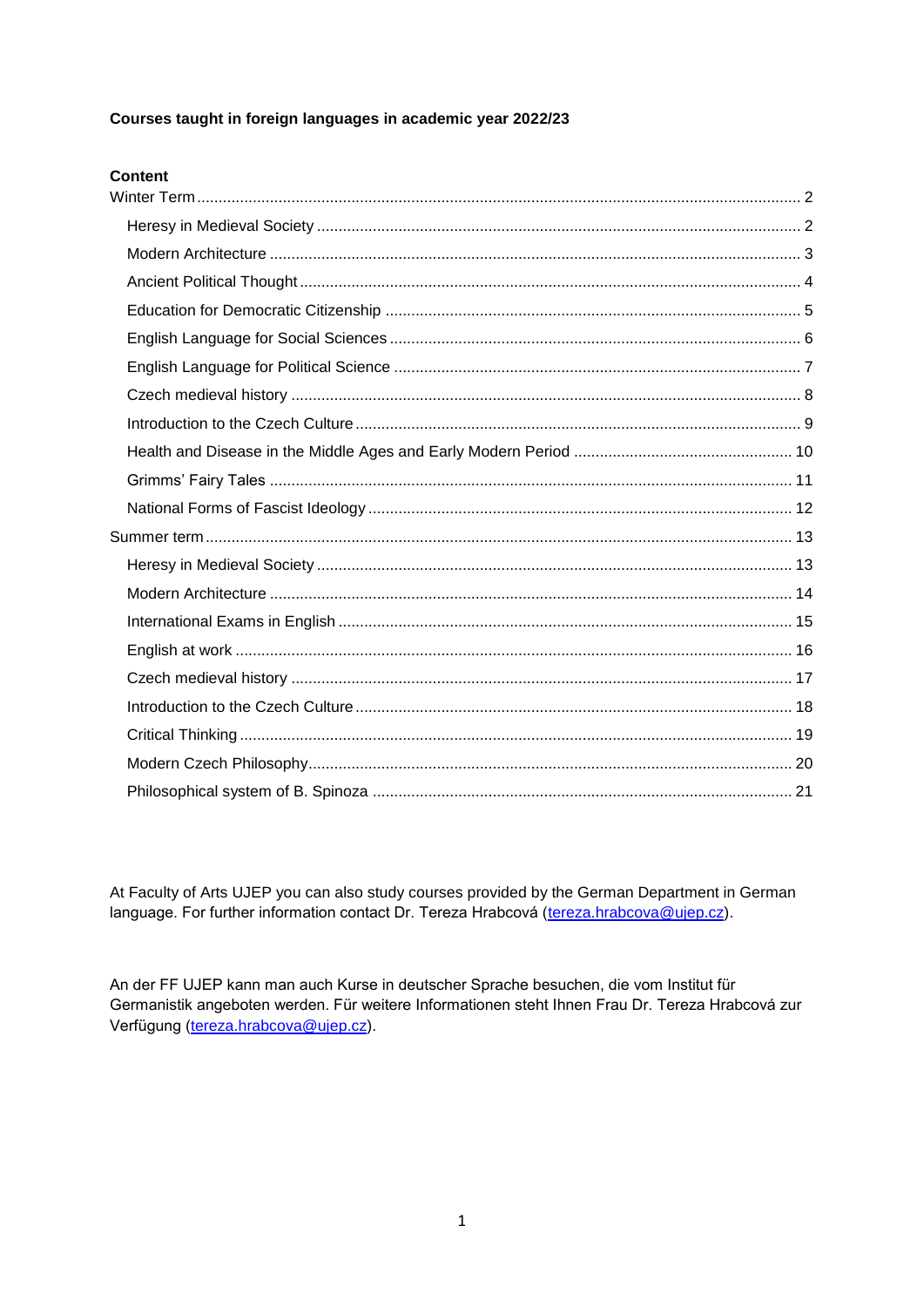## <span id="page-1-0"></span>**Winter Term**

<span id="page-1-1"></span>

| Faculty/Institute:       | Faculty of Arts                                                                                                                                                                                                                                                                                                                                                                                                                  |
|--------------------------|----------------------------------------------------------------------------------------------------------------------------------------------------------------------------------------------------------------------------------------------------------------------------------------------------------------------------------------------------------------------------------------------------------------------------------|
| Course title:            | <b>Heresy in Medieval Society</b>                                                                                                                                                                                                                                                                                                                                                                                                |
| Course code:             | KHI/0491                                                                                                                                                                                                                                                                                                                                                                                                                         |
| ECTS:                    | 4                                                                                                                                                                                                                                                                                                                                                                                                                                |
| Level of course:         | Bachelor                                                                                                                                                                                                                                                                                                                                                                                                                         |
| Teacher:                 | Mgr. David Tomíček, Ph.D.                                                                                                                                                                                                                                                                                                                                                                                                        |
| Term:                    | Winter                                                                                                                                                                                                                                                                                                                                                                                                                           |
| Language of instruction: | English                                                                                                                                                                                                                                                                                                                                                                                                                          |
| Lectures/exercises:      | 0/2 per week                                                                                                                                                                                                                                                                                                                                                                                                                     |
| Completion:              | Credit                                                                                                                                                                                                                                                                                                                                                                                                                           |
| Course goal:             | The interpretation of selected problems of medieval heresies in the<br>contemporary cultural and social context on the basis of reading of<br>historical sources.                                                                                                                                                                                                                                                                |
| Abstract:                | 1. Introduction - basic terminology<br>2. Europe in the High Middle Ages<br>3. The Year One Thousand - first cases of her heresies<br>4. - 5. Cases of early heretics - Orleáns, Monteforte, Arras<br>6. Reformers and heretics I.<br>7. Reformers and heretics II.<br>8. Early Catharism in the West<br>9. Catharism<br>10. - 11. Waldensians and Humilitati<br>12. Intellectual heresy - Abaelard<br>13. Reaction<br>14. Essay |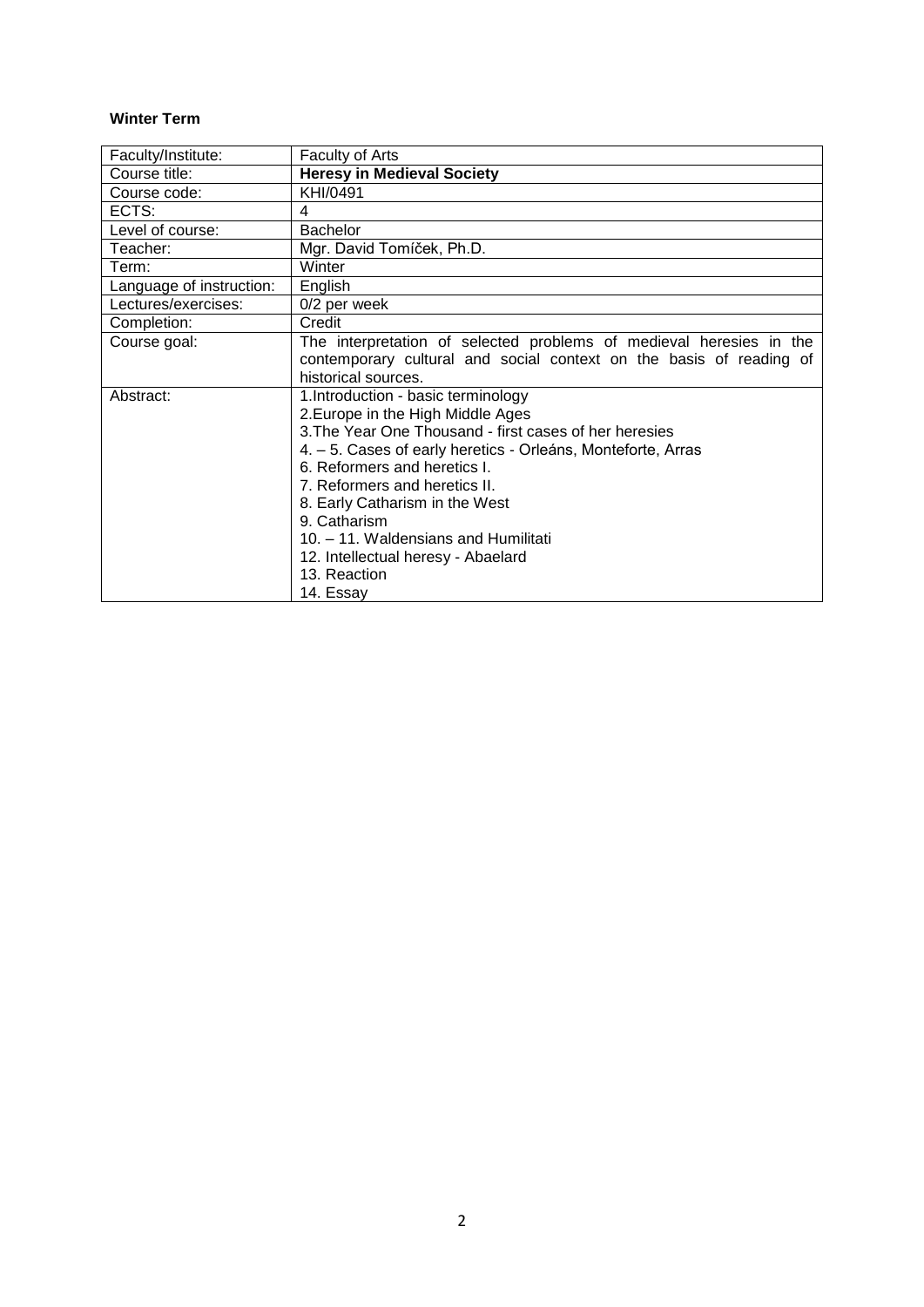<span id="page-2-0"></span>

| Faculty/Institute:       | Faculty of Arts                                                                                                                                                                                                                                                                                                                                                                                                                                                                                                                                                                                                                                                                                                                                                                                                                                                     |
|--------------------------|---------------------------------------------------------------------------------------------------------------------------------------------------------------------------------------------------------------------------------------------------------------------------------------------------------------------------------------------------------------------------------------------------------------------------------------------------------------------------------------------------------------------------------------------------------------------------------------------------------------------------------------------------------------------------------------------------------------------------------------------------------------------------------------------------------------------------------------------------------------------|
| Course title:            | <b>Modern Architecture</b>                                                                                                                                                                                                                                                                                                                                                                                                                                                                                                                                                                                                                                                                                                                                                                                                                                          |
| Course code:             | <b>KHI/V054</b>                                                                                                                                                                                                                                                                                                                                                                                                                                                                                                                                                                                                                                                                                                                                                                                                                                                     |
| ECTS:                    | 6                                                                                                                                                                                                                                                                                                                                                                                                                                                                                                                                                                                                                                                                                                                                                                                                                                                                   |
| Level of course:         | Bachelor/Master                                                                                                                                                                                                                                                                                                                                                                                                                                                                                                                                                                                                                                                                                                                                                                                                                                                     |
| Teacher:                 | Mgr. Martin Zubík                                                                                                                                                                                                                                                                                                                                                                                                                                                                                                                                                                                                                                                                                                                                                                                                                                                   |
| Term:                    | Winter                                                                                                                                                                                                                                                                                                                                                                                                                                                                                                                                                                                                                                                                                                                                                                                                                                                              |
| Language of instruction: | English                                                                                                                                                                                                                                                                                                                                                                                                                                                                                                                                                                                                                                                                                                                                                                                                                                                             |
| Lectures/exercises:      | 0/2 per week                                                                                                                                                                                                                                                                                                                                                                                                                                                                                                                                                                                                                                                                                                                                                                                                                                                        |
| Completion:              | Credit                                                                                                                                                                                                                                                                                                                                                                                                                                                                                                                                                                                                                                                                                                                                                                                                                                                              |
| Course goal:             | The aim of the discipline is to present complete genesis of modern and<br>contemporary architecture including its theoretical concept. For<br>perception of material environment and especially for identification of<br>qualities in conflict between contemporary and historical architecture it is<br>necessary to compare current topics abroad and in our country. Theory<br>helps to understand reasons why so many contemporary buildings are<br>perceived discrepantly, although they are really non-replaceable in<br>today civilization.                                                                                                                                                                                                                                                                                                                  |
| Abstract:                | 1. The idea of theory - its explicit definition, the idea of modern,<br>modern style and modernism.<br>Ways of reflection - interpretation of modern and historical<br>2.<br>architecture.<br>3.<br>New concept - different interpretation, digresion from modern<br>paradigma. Important theoretical ideas - their connection with<br>modern architecture - ideology. Architecture as a tool of power,<br>representativity, allegory and metaphor, ideology as a coherent set<br>of ideas. Ideological perception of modern architecture. Architecture<br>as a doctrine. Abstraction and classicity.<br>Postmodern situation and ways of possible division of contemporary<br>4.<br>architecture, from abstraction of avant-gard to abstraction of<br>destruction.<br>5.<br>Architecture on the treshold of information age - attempts for<br>theoretical concept? |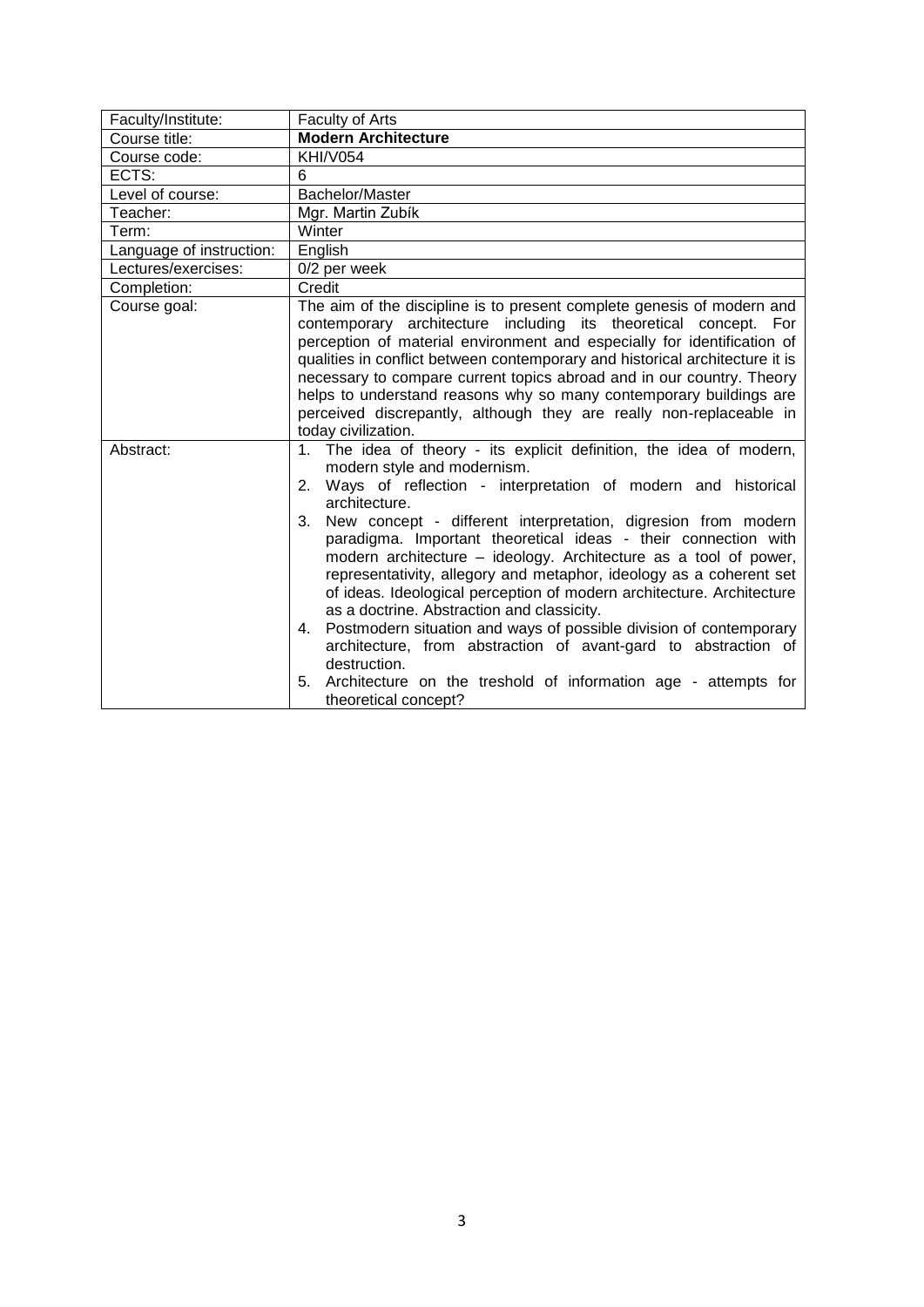<span id="page-3-0"></span>

| Faculty/Institute:       | Faculty of Arts                                                                                                                                                                                                                                                                                                                                                                                                                                                                                                                                                                                                                                                                                                                                                                     |
|--------------------------|-------------------------------------------------------------------------------------------------------------------------------------------------------------------------------------------------------------------------------------------------------------------------------------------------------------------------------------------------------------------------------------------------------------------------------------------------------------------------------------------------------------------------------------------------------------------------------------------------------------------------------------------------------------------------------------------------------------------------------------------------------------------------------------|
| Course title:            | <b>Ancient Political Thought</b>                                                                                                                                                                                                                                                                                                                                                                                                                                                                                                                                                                                                                                                                                                                                                    |
| Course code:             | <b>KPF/0711A</b>                                                                                                                                                                                                                                                                                                                                                                                                                                                                                                                                                                                                                                                                                                                                                                    |
| ECTS:                    | 4                                                                                                                                                                                                                                                                                                                                                                                                                                                                                                                                                                                                                                                                                                                                                                                   |
| Level of course:         | <b>Bachelor</b>                                                                                                                                                                                                                                                                                                                                                                                                                                                                                                                                                                                                                                                                                                                                                                     |
| Teacher:                 | Mgr. Veronika Konrádová, Ph.D.                                                                                                                                                                                                                                                                                                                                                                                                                                                                                                                                                                                                                                                                                                                                                      |
| Term:                    | Winter                                                                                                                                                                                                                                                                                                                                                                                                                                                                                                                                                                                                                                                                                                                                                                              |
| Language of instruction: | English                                                                                                                                                                                                                                                                                                                                                                                                                                                                                                                                                                                                                                                                                                                                                                             |
| Lectures/exercises:      | 0/2 per week                                                                                                                                                                                                                                                                                                                                                                                                                                                                                                                                                                                                                                                                                                                                                                        |
| Completion:              | Credit                                                                                                                                                                                                                                                                                                                                                                                                                                                                                                                                                                                                                                                                                                                                                                              |
| Course goal:             | The course provides a basic overview of ancient political thought. Lectures<br>proceed in three thematic blocks. The first part of the course introduces<br>students to the broader context of political thought in Greece and a wider<br>range of philosophical, as well as non-philosophical texts containing<br>political reflections. The second and the third part of the course focus on<br>basic topics formulated in the classical period of Greek philosophy. The<br>course builds on the writings of Plato and Aristotle, especially Plato's<br>Republic and the Laws and Aristotle's Politics.                                                                                                                                                                           |
| Abstract:                | Introduction: the context of Greek political thought (terminology,<br>$1_{\cdot}$<br>historical context, essential characteristics, polis and political thinking,<br>beginnings of Greek political reflection, political themes in poetry,<br>historiography and drama)<br>Plato (the Republic: the problem of justice, fysis vs nomos, the<br>2.<br>analogy of city and soul, the conception of the ideal city, constitutional<br>forms; the Politicus and Laws: the ruler and the laws; the relationship<br>between the Republic and the Laws)<br>Aristotle (the connection between ethics and politics, the Politics: the<br>3.<br>naturalness of the polis, natural relationships within the oikia, the<br>problem of slavery, Aristotelian constitutions; Aristotle and Plato) |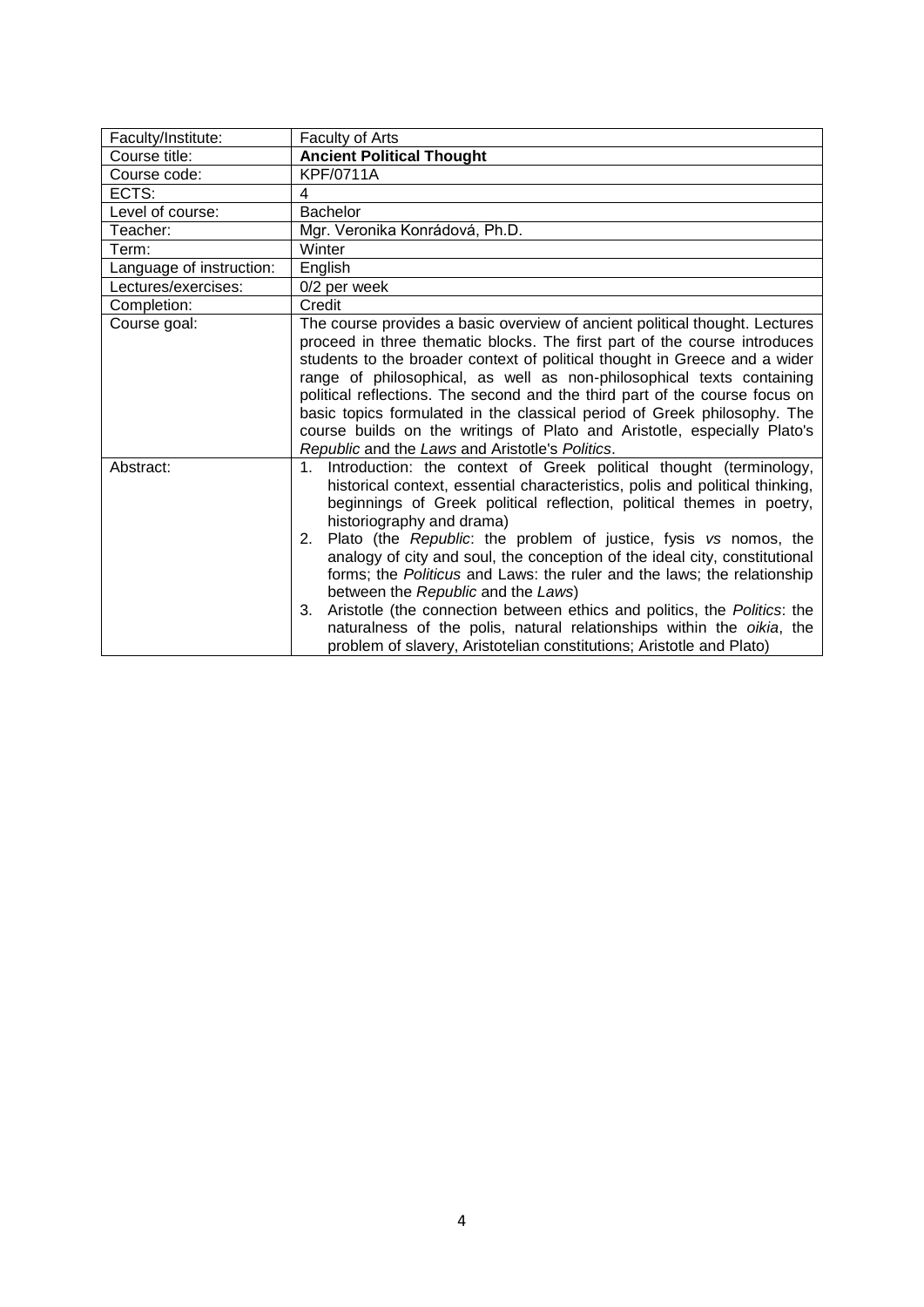<span id="page-4-0"></span>

| Faculty/Institute:       | Faculty of Arts                                                                                                                                                                                                                                                                                                                                                                                                                                                                                                                                                                                                                                                                                                                          |
|--------------------------|------------------------------------------------------------------------------------------------------------------------------------------------------------------------------------------------------------------------------------------------------------------------------------------------------------------------------------------------------------------------------------------------------------------------------------------------------------------------------------------------------------------------------------------------------------------------------------------------------------------------------------------------------------------------------------------------------------------------------------------|
| Course title:            | <b>Education for Democratic Citizenship</b>                                                                                                                                                                                                                                                                                                                                                                                                                                                                                                                                                                                                                                                                                              |
| Course code:             | KPF / 0723                                                                                                                                                                                                                                                                                                                                                                                                                                                                                                                                                                                                                                                                                                                               |
| ECTS:                    | 4                                                                                                                                                                                                                                                                                                                                                                                                                                                                                                                                                                                                                                                                                                                                        |
| Level of course:         | <b>Bachelor</b>                                                                                                                                                                                                                                                                                                                                                                                                                                                                                                                                                                                                                                                                                                                          |
| Teacher:                 | Mgr. Ivana Havlínová, Ph.D.                                                                                                                                                                                                                                                                                                                                                                                                                                                                                                                                                                                                                                                                                                              |
| Term:                    | Winter, summer                                                                                                                                                                                                                                                                                                                                                                                                                                                                                                                                                                                                                                                                                                                           |
| Language of instruction: | English                                                                                                                                                                                                                                                                                                                                                                                                                                                                                                                                                                                                                                                                                                                                  |
| Lectures/exercises:      | 0/2 per week                                                                                                                                                                                                                                                                                                                                                                                                                                                                                                                                                                                                                                                                                                                             |
| Completion:              | credit                                                                                                                                                                                                                                                                                                                                                                                                                                                                                                                                                                                                                                                                                                                                   |
| Course goal:             | The course is based on the analyses of the issues connected to the<br>problems of a citizenship and democratic society, core democratic<br>values and principles facing challenges of the 21 <sup>st</sup> century. Students are<br>enabled to work with opinion diversity through model situations, to<br>formulate their attitudes, to analyse or develop solutions.                                                                                                                                                                                                                                                                                                                                                                   |
| Abstract:                | Introduction to the course<br>$1_{-}$<br>2.<br>What does it mean to be a citizen? Three kinds of citizens by<br>Westheimer - Kahn<br>Citizen - civil society - democracy<br>3.<br>Road to democracy - principles of democracy<br>4.<br>Multi-Party Politics and Coalition Building: Simulation of the Lower<br>5.<br>House of the Czech Parliament<br>Core democratic values<br>6.<br>Responsibility in democracy<br>7.<br>Authority and democratic society<br>8.<br>Individual rights and common good<br>9.<br>10. What conditions support democracy<br>11. How do democracies emerge, develop, survive and improve<br>12. How do democracies shape the world and how the world shape<br>democracies<br>13. Democracy and globalization |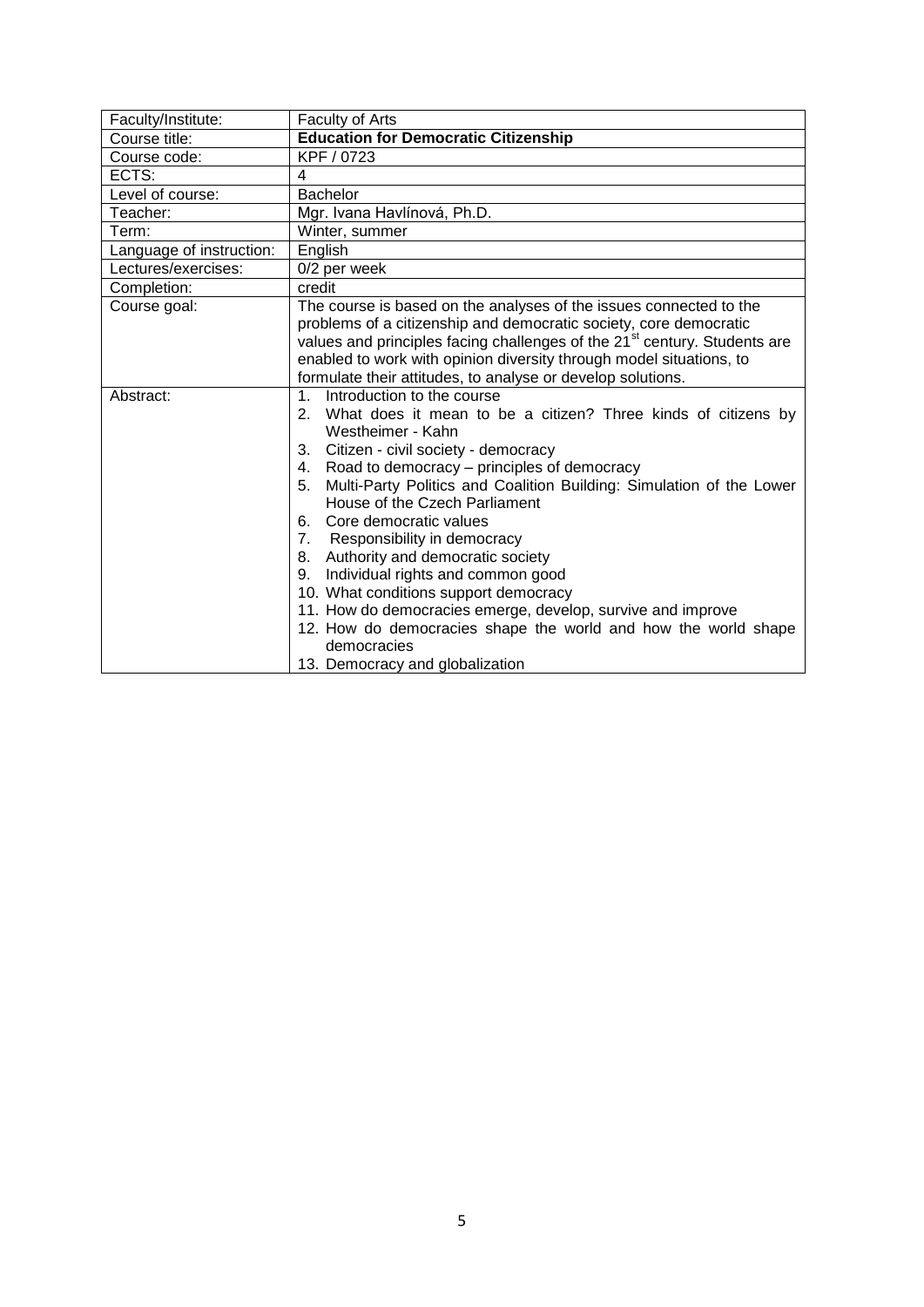<span id="page-5-0"></span>

| Faculty/Institute:       | Faculty of Arts                                                                                                                                                                                                                                                                                                                                                                                                                                                                                                                                                                                                                                                                                                                                                                                                                                                          |
|--------------------------|--------------------------------------------------------------------------------------------------------------------------------------------------------------------------------------------------------------------------------------------------------------------------------------------------------------------------------------------------------------------------------------------------------------------------------------------------------------------------------------------------------------------------------------------------------------------------------------------------------------------------------------------------------------------------------------------------------------------------------------------------------------------------------------------------------------------------------------------------------------------------|
| Course title:            | <b>English Language for Social Sciences</b>                                                                                                                                                                                                                                                                                                                                                                                                                                                                                                                                                                                                                                                                                                                                                                                                                              |
| Course code:             | FJC/BAR1                                                                                                                                                                                                                                                                                                                                                                                                                                                                                                                                                                                                                                                                                                                                                                                                                                                                 |
| ECTS:                    | $\overline{2}$                                                                                                                                                                                                                                                                                                                                                                                                                                                                                                                                                                                                                                                                                                                                                                                                                                                           |
| Level of course:         | <b>Bachelor</b>                                                                                                                                                                                                                                                                                                                                                                                                                                                                                                                                                                                                                                                                                                                                                                                                                                                          |
| Teacher:                 | Mgr. Martin Škvára                                                                                                                                                                                                                                                                                                                                                                                                                                                                                                                                                                                                                                                                                                                                                                                                                                                       |
| Term:                    | winter                                                                                                                                                                                                                                                                                                                                                                                                                                                                                                                                                                                                                                                                                                                                                                                                                                                                   |
| Language of instruction: | English                                                                                                                                                                                                                                                                                                                                                                                                                                                                                                                                                                                                                                                                                                                                                                                                                                                                  |
| Lectures/exercises:      | 0/2                                                                                                                                                                                                                                                                                                                                                                                                                                                                                                                                                                                                                                                                                                                                                                                                                                                                      |
| Completion:              | Credit                                                                                                                                                                                                                                                                                                                                                                                                                                                                                                                                                                                                                                                                                                                                                                                                                                                                   |
| Course goal:             | The course is designed for academic and professional purposes on<br>intermediate and upper-intermediate levels (approximately from B1 to<br>B2 according to the European Reference Framework. There are<br>enhanced skills necessary for professional text reading and ability to<br>communicate in different professional situations. According to the<br>students' needs is extended their vocabulary and grammar structures<br>important for their specialisations.                                                                                                                                                                                                                                                                                                                                                                                                   |
| Abstract:                | 1. Presentation of the studied subject, faculty and university,<br>professional career<br>2. The structure of the university, faculty, academic year and its parts,<br>system of studies (course, content, credit system, structure of the<br>university, thesis, finals)<br>3. History, vocabulary connected with history, historical periods,<br>4. War, wars in history, vocabulary, causes of wars,<br>5. Religion, different religions, history of religions<br>6. Current issues, drugs, social problems<br>7. Politics, vocabulary connected with politics, political systems<br>8. Books, Fine Arts, vocabulary connected with art and literature,<br>discussion on art and literature<br>9. Presence in English<br>10. Past in English<br>11. Future in English<br>12. Presence in English<br>13. Past, Present and Perfect tenses in English<br>14. Final test |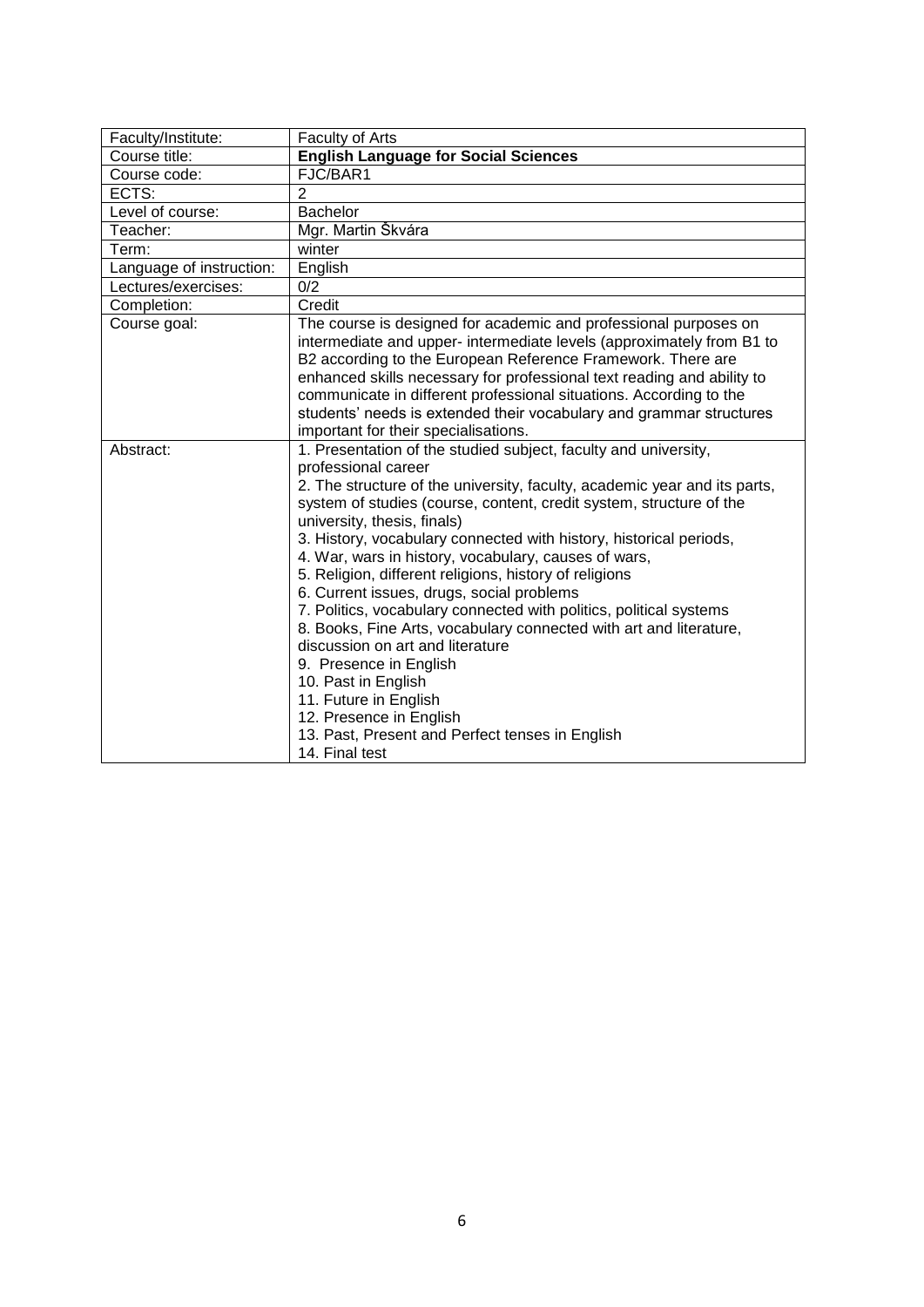<span id="page-6-0"></span>

| Faculty/Institute:       | Faculty of Arts                                                                                                                                                                                                                                                                                                                                                                                                                                                                                                                 |
|--------------------------|---------------------------------------------------------------------------------------------------------------------------------------------------------------------------------------------------------------------------------------------------------------------------------------------------------------------------------------------------------------------------------------------------------------------------------------------------------------------------------------------------------------------------------|
| Course title:            | <b>English Language for Political Science</b>                                                                                                                                                                                                                                                                                                                                                                                                                                                                                   |
| Course code:             | FJC/BAR8                                                                                                                                                                                                                                                                                                                                                                                                                                                                                                                        |
| ECTS:                    | 2                                                                                                                                                                                                                                                                                                                                                                                                                                                                                                                               |
| Level of course:         | <b>Bachelor</b>                                                                                                                                                                                                                                                                                                                                                                                                                                                                                                                 |
| Teacher:                 | Mgr. Martin Škvára                                                                                                                                                                                                                                                                                                                                                                                                                                                                                                              |
| Term:                    | winter                                                                                                                                                                                                                                                                                                                                                                                                                                                                                                                          |
| Language of instruction: | English                                                                                                                                                                                                                                                                                                                                                                                                                                                                                                                         |
| Lectures/exercises:      | 0/2                                                                                                                                                                                                                                                                                                                                                                                                                                                                                                                             |
| Completion:              | Credit                                                                                                                                                                                                                                                                                                                                                                                                                                                                                                                          |
| Course goal:             | The course is designed for academic and professional purposes on<br>intermediate and upper- intermediate levels (approximately from B1 to<br>B2 according to the European Reference Framework. There are<br>enhanced skills necessary for professional text reading and ability to<br>communicate in different professional situations. Integral part of the<br>course are students' presentations. According to the students' needs is<br>extended their vocabulary and grammar structures important for political<br>science. |
| Abstract:                | 1. Presentation, principles of a proper presentation<br>2. Political science<br>3. History of political science<br>4. Political philosophy<br>5. Politics, principles, vocabulary<br>6. Ethics<br>7. Political systems<br>8. Gender<br>9. Information, media in politics<br>10. Disciplines of political science<br>11. Globalisation and its impact on politics<br>12. Political scientists and their works<br>13. Hannah Arendt, life and work<br>14. Final test                                                              |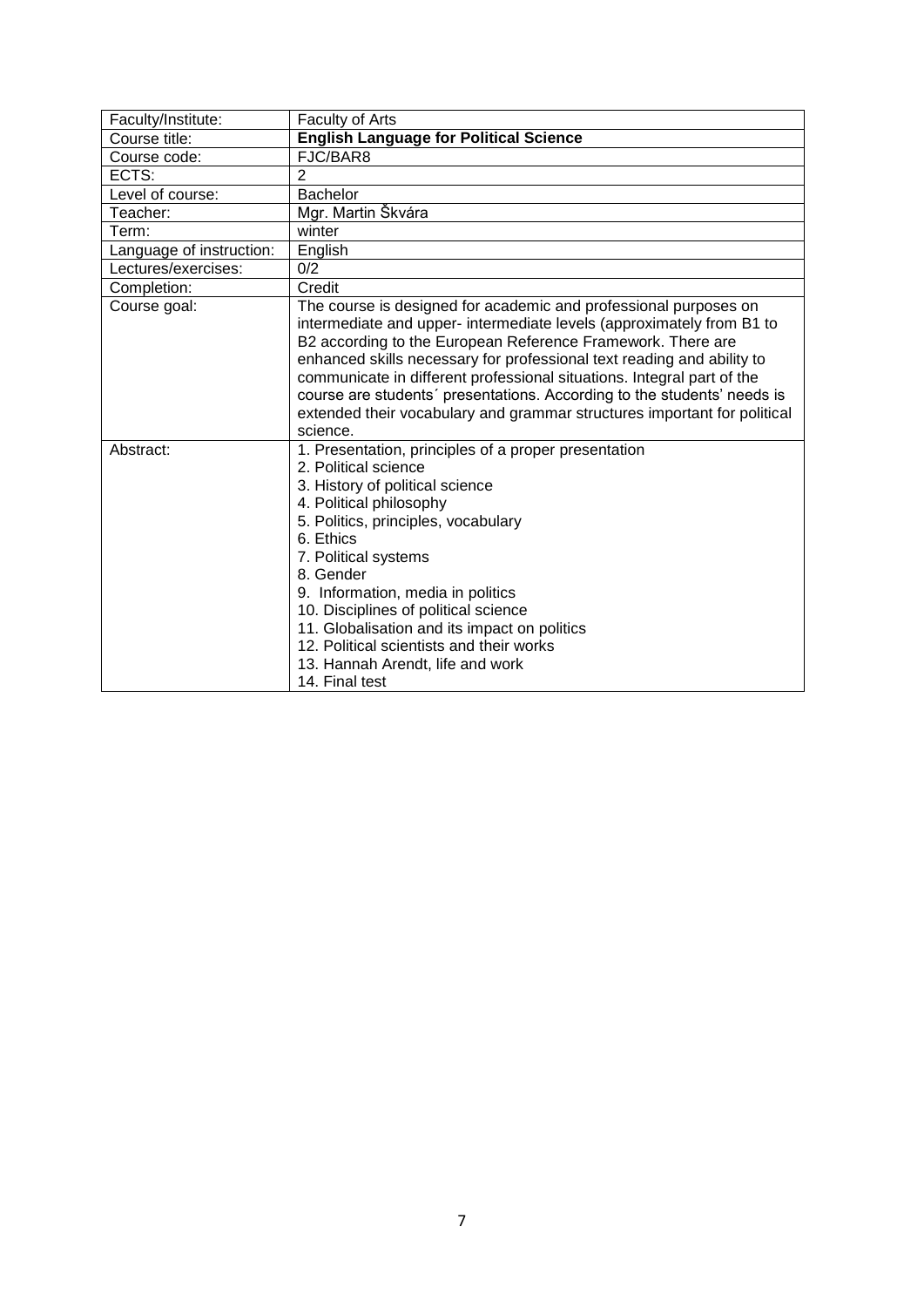<span id="page-7-0"></span>

| Faculty/Institute:       | Faculty of Arts, Faculty of Science                                                                                                                                                                                                                                                                                                                                                                                                                                                                                                                                                                                                                                                                                                                                                                                                                                                                                                                                                                                                                                                                                   |
|--------------------------|-----------------------------------------------------------------------------------------------------------------------------------------------------------------------------------------------------------------------------------------------------------------------------------------------------------------------------------------------------------------------------------------------------------------------------------------------------------------------------------------------------------------------------------------------------------------------------------------------------------------------------------------------------------------------------------------------------------------------------------------------------------------------------------------------------------------------------------------------------------------------------------------------------------------------------------------------------------------------------------------------------------------------------------------------------------------------------------------------------------------------|
| Course title:            | <b>Czech medieval history</b>                                                                                                                                                                                                                                                                                                                                                                                                                                                                                                                                                                                                                                                                                                                                                                                                                                                                                                                                                                                                                                                                                         |
| Course code:             | <b>KHI / PV121</b>                                                                                                                                                                                                                                                                                                                                                                                                                                                                                                                                                                                                                                                                                                                                                                                                                                                                                                                                                                                                                                                                                                    |
| ECTS:                    | 6                                                                                                                                                                                                                                                                                                                                                                                                                                                                                                                                                                                                                                                                                                                                                                                                                                                                                                                                                                                                                                                                                                                     |
| Level of course:         | Bachelor/Master                                                                                                                                                                                                                                                                                                                                                                                                                                                                                                                                                                                                                                                                                                                                                                                                                                                                                                                                                                                                                                                                                                       |
| Teacher:                 | Mgr. Vilém Zábranský, Ph.D.                                                                                                                                                                                                                                                                                                                                                                                                                                                                                                                                                                                                                                                                                                                                                                                                                                                                                                                                                                                                                                                                                           |
| Term:                    | Winter                                                                                                                                                                                                                                                                                                                                                                                                                                                                                                                                                                                                                                                                                                                                                                                                                                                                                                                                                                                                                                                                                                                |
| Language of instruction: | English                                                                                                                                                                                                                                                                                                                                                                                                                                                                                                                                                                                                                                                                                                                                                                                                                                                                                                                                                                                                                                                                                                               |
| Lectures/exercises:      | 2/0 per week                                                                                                                                                                                                                                                                                                                                                                                                                                                                                                                                                                                                                                                                                                                                                                                                                                                                                                                                                                                                                                                                                                          |
| Completion:              | Credit                                                                                                                                                                                                                                                                                                                                                                                                                                                                                                                                                                                                                                                                                                                                                                                                                                                                                                                                                                                                                                                                                                                |
| Course goal:             | In the framework of introducing to the Bohemian history and the history<br>of the Czech lands, the lectures focus on the period from the arrival of<br>the Slavs to the local territory, the establishment of the first state units,<br>the constitution of the Bohemian medieval state of the Premyslids and<br>the period of its upswing under the reign of the last Premyslids and<br>Luxemburgs to the Hussite revolution, as well as on the crucial moments<br>of Bohemian history from the Hussite wars and the Podiebrad and<br>Jagiellonian periods. Apart from providing basic historical overview,<br>especially the seminars will serve to discuss special problematic<br>subjects and emphasis will also be laid on working with documents<br>dating to the related periods.                                                                                                                                                                                                                                                                                                                              |
| Abstract:                | 1. Periodization of medieval Czech history<br>2. The Czech lands during the period of the arrival of the Slavs and the<br>issue of the so-called Great Moravian Empire<br>3. The beginnings of the Bohemian state and the so-called Boleslav<br>empire of the earlist Premyslides, the first crisis of the Bohemian state<br>4.-5. The Czech lands during the early Middle Ages, the quest of the<br>Bohemian dukes for the royal crown<br>6.-7. Bohemia under the Premyslide kings and the so-called great<br>transformation of the medieval society<br>8. The Premyslide heritage and the first Luxemburgs on the Bohemian<br>throne<br>9.-10. The development of the Crown of the Kingdom of Bohemia, the<br>Bohemian state during the high Middle Ages and its problems<br>11. The causes, progresses and results of the Hussite wars<br>12.-13. The path to the Estates? monarchy - the development of the<br>Bohemian state in the post-Hussite wars period<br>14. "Bohemian national monarchy" - monarchy during the period of<br>George of Poděbrady<br>15. The estates monarchy under the Jagiellonian reign |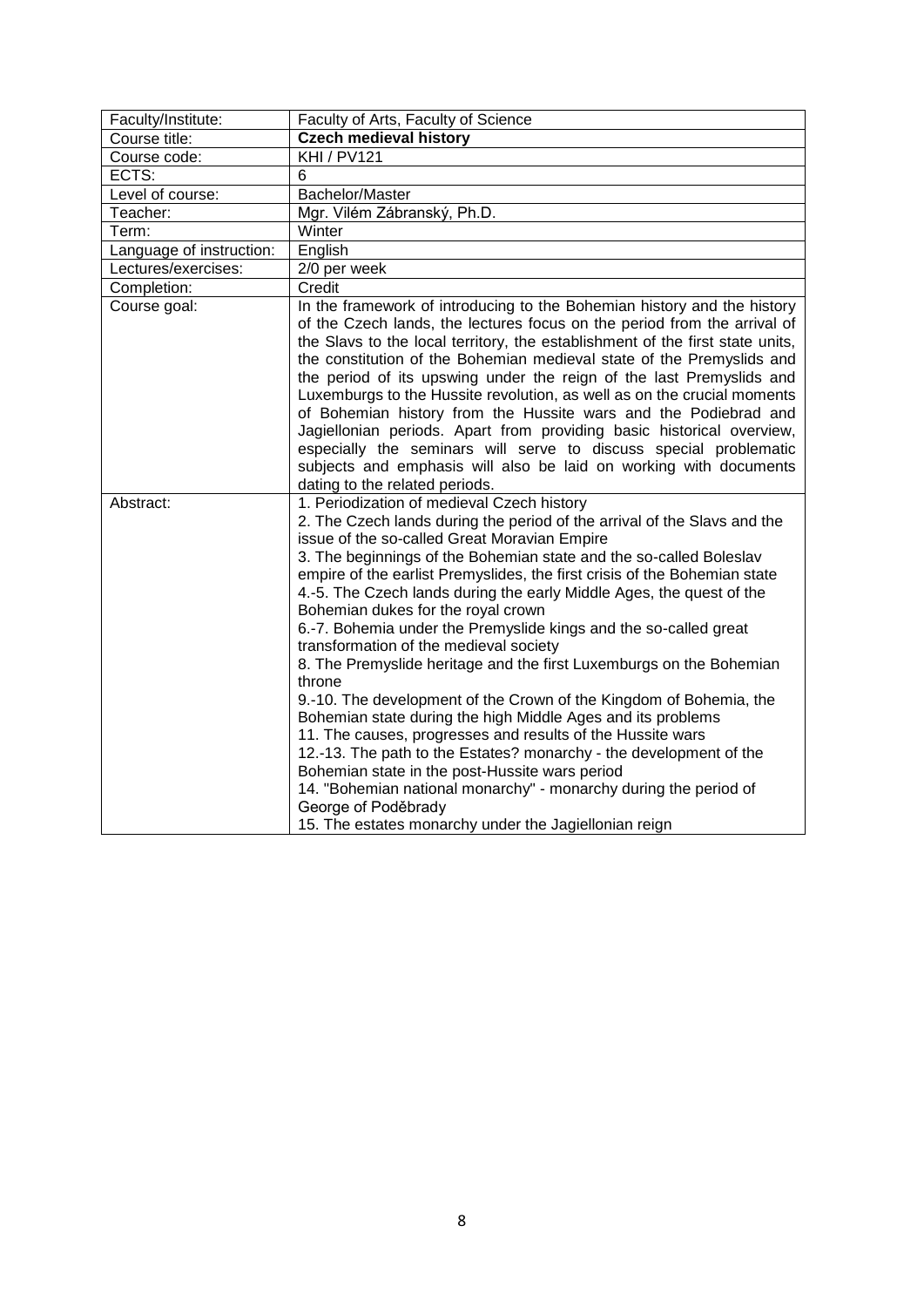<span id="page-8-0"></span>

| Faculty/Institute:       | Faculty of Arts                                                                                                                                                                                                                                                                                                                                                                                                                                                                                                                                                                                                                                                       |
|--------------------------|-----------------------------------------------------------------------------------------------------------------------------------------------------------------------------------------------------------------------------------------------------------------------------------------------------------------------------------------------------------------------------------------------------------------------------------------------------------------------------------------------------------------------------------------------------------------------------------------------------------------------------------------------------------------------|
| Course title:            | <b>Introduction to the Czech Culture</b>                                                                                                                                                                                                                                                                                                                                                                                                                                                                                                                                                                                                                              |
| Course code:             | FF1/E002                                                                                                                                                                                                                                                                                                                                                                                                                                                                                                                                                                                                                                                              |
| ECTS:                    | 5                                                                                                                                                                                                                                                                                                                                                                                                                                                                                                                                                                                                                                                                     |
| Level of course:         | <b>Bachelor</b>                                                                                                                                                                                                                                                                                                                                                                                                                                                                                                                                                                                                                                                       |
| Teacher:                 | Mgr. Jan Musil                                                                                                                                                                                                                                                                                                                                                                                                                                                                                                                                                                                                                                                        |
| Term:                    | Winter                                                                                                                                                                                                                                                                                                                                                                                                                                                                                                                                                                                                                                                                |
| Language of instruction: | English                                                                                                                                                                                                                                                                                                                                                                                                                                                                                                                                                                                                                                                               |
| Lectures/exercises:      | 0/2 per week                                                                                                                                                                                                                                                                                                                                                                                                                                                                                                                                                                                                                                                          |
| Completion:              | Credit                                                                                                                                                                                                                                                                                                                                                                                                                                                                                                                                                                                                                                                                |
| Course goal:             | This course is designed for Erasmus students who want to know some<br>basic facts about the Czech Republic, Czech culture, history and Czech<br>way of life in general. Each lecture is of the similar concept. First half<br>focuses on explanation of chosen topic (music, architecture, historical<br>period, etc.) and rest of the lecture belongs to seminar reading (see the<br>list of literature), follow-up questions and class discussion. The content<br>of this course will also be accompanied by two or three excursions to<br>some well-known historic city centres (Prague, Litomerice, ).                                                            |
| Abstract:                | Opening (Information about course, teacher, list of literature,<br>$1_{-}$<br>examination, etc.)<br>National Geography + Natural attractions<br>2.<br>Modern Czech History I. (17th to beginning of 20th century)<br>3.<br>Modern Czech History II. (20th century)<br>4.<br>Monuments and Architecture<br>5.<br>Excursion I. (Litomerice)<br>6.<br><b>Czech Political System and Institutions</b><br>7.<br>Culture I. (Literature)<br>8.<br>Culture II. (Classical Music + Demonstration)<br>9.<br>10. Culture III. (Cinematography + Demonstration)<br>11. Excursion II. (Prague)<br>12. Reserve (well-known Czechs and its influence, Czech traditions)<br>13. Test |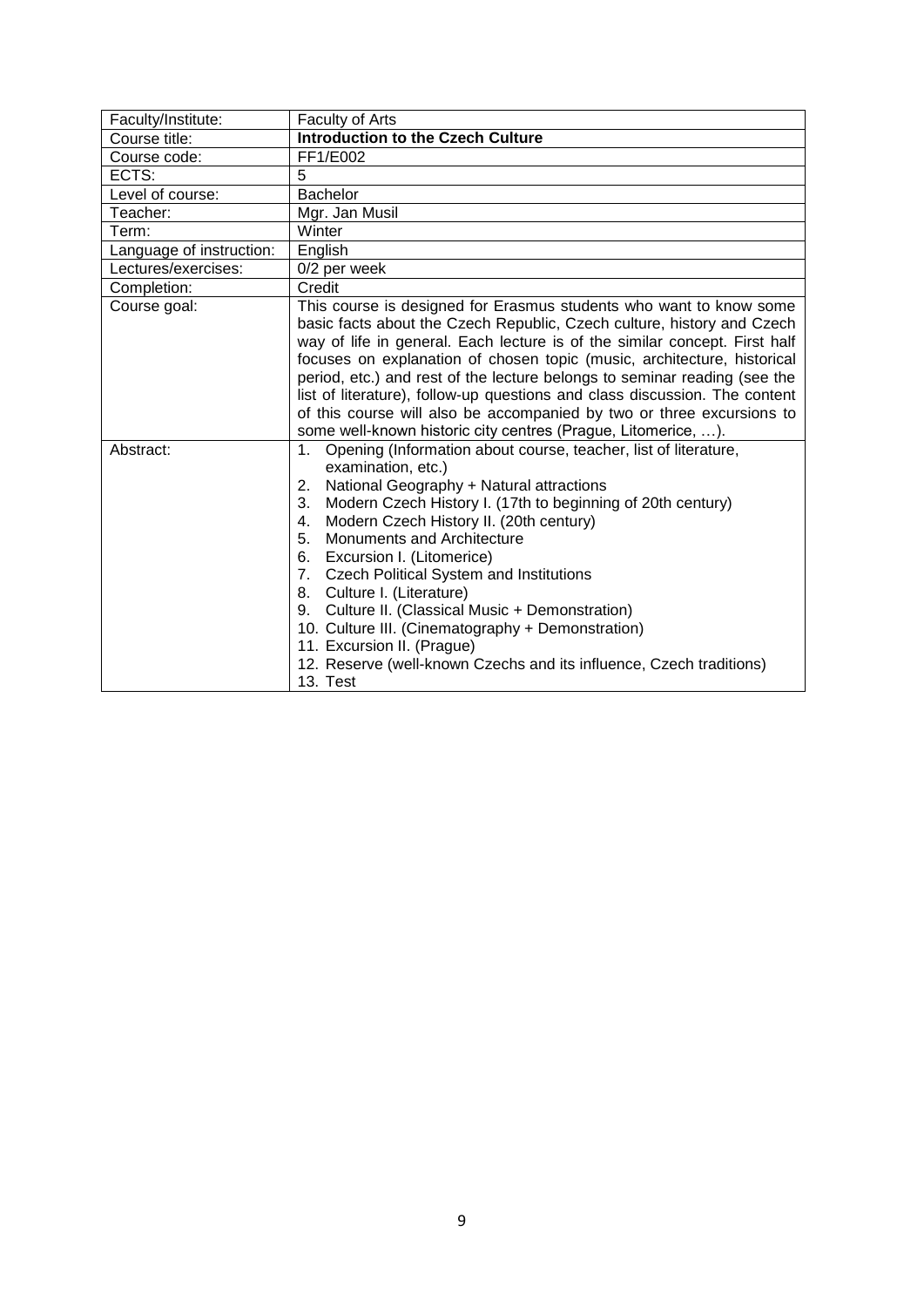<span id="page-9-0"></span>

| Faculty/Institute:       | Faculty of Arts                                                                                                                                                                                                                                                                                                                                                                                                                                                                                                                                                                                                                                                                                                                                                                                                                                                                                                        |
|--------------------------|------------------------------------------------------------------------------------------------------------------------------------------------------------------------------------------------------------------------------------------------------------------------------------------------------------------------------------------------------------------------------------------------------------------------------------------------------------------------------------------------------------------------------------------------------------------------------------------------------------------------------------------------------------------------------------------------------------------------------------------------------------------------------------------------------------------------------------------------------------------------------------------------------------------------|
| Course title:            | Health and Disease in the Middle Ages and Early Modern Period                                                                                                                                                                                                                                                                                                                                                                                                                                                                                                                                                                                                                                                                                                                                                                                                                                                          |
| Course code:             | <b>KHI/V050</b>                                                                                                                                                                                                                                                                                                                                                                                                                                                                                                                                                                                                                                                                                                                                                                                                                                                                                                        |
| ECTS:                    | 6                                                                                                                                                                                                                                                                                                                                                                                                                                                                                                                                                                                                                                                                                                                                                                                                                                                                                                                      |
| Level of course:         | <b>Bachelor</b>                                                                                                                                                                                                                                                                                                                                                                                                                                                                                                                                                                                                                                                                                                                                                                                                                                                                                                        |
| Teacher:                 | PhDr. Filip Hrbek                                                                                                                                                                                                                                                                                                                                                                                                                                                                                                                                                                                                                                                                                                                                                                                                                                                                                                      |
| Term:                    | Winter                                                                                                                                                                                                                                                                                                                                                                                                                                                                                                                                                                                                                                                                                                                                                                                                                                                                                                                 |
| Language of instruction: | English                                                                                                                                                                                                                                                                                                                                                                                                                                                                                                                                                                                                                                                                                                                                                                                                                                                                                                                |
| Lectures/exercises:      | 2/0 per week                                                                                                                                                                                                                                                                                                                                                                                                                                                                                                                                                                                                                                                                                                                                                                                                                                                                                                           |
| Completion:              | Credit                                                                                                                                                                                                                                                                                                                                                                                                                                                                                                                                                                                                                                                                                                                                                                                                                                                                                                                 |
| Course goal:             | The aim of the subject is to introduce students into the issues of the<br>medieval and early modern medicine. Emphasis is laid on the process of<br>development of medicine, its theories, but also on the common<br>perception of human body, health, disease/illness and medical<br>profession. Closely connected to these topics will be also everyday life<br>and everyday praxes not only of majority society but also of those who<br>were to stay on the outskirts of medieval and early modern society - the<br>ill ones. The course mainly focuses on general European perspective of<br>historical development of medicine. Only in certain minor areas<br>emphasis will be put on the situation in Czech lands. The lectures will<br>present theory and basic knowledge, while the subsequent seminars will<br>give scope for discussion and interpretation of visual sources (paintings,<br>prints, etc.). |
| Abstract:                | 1. Introduction and assignments<br>2. Medical vs. historical approach in the history of medicine, sources for<br>the history of medicine<br>3. Medicine in antiquity<br>4. Origins of medical ethics<br>5. Preservation of medical knowledge – monastery medicine<br>6. Beginnings of institutionalization of medicine - universities<br>7. Visible danger – French disease and leprosy<br>8. Invisible danger - Black Death<br>9. New theories of the early modern medicine<br>10. Theatrum anatomicum and anatomical revolution<br>11.-13. Presentation and discussion of semestral projects                                                                                                                                                                                                                                                                                                                         |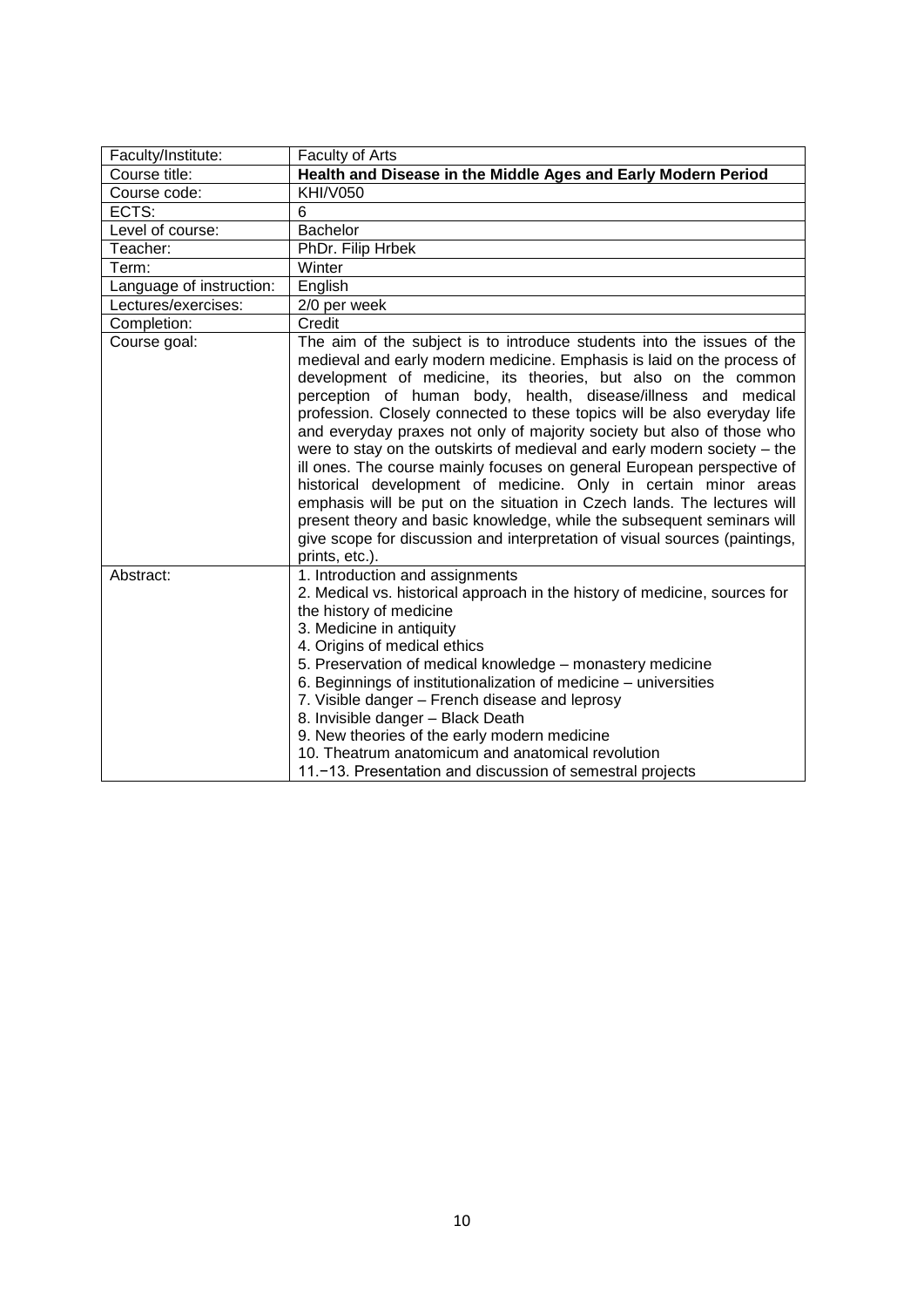<span id="page-10-0"></span>

| Faculty/Institute:       | Faculty of Arts                                                                                                                                                                                                                                                                                                                                                                                                                                                                                                                                                                                                                                                                                                                                                                                                                                                                                                                                                                                                                           |
|--------------------------|-------------------------------------------------------------------------------------------------------------------------------------------------------------------------------------------------------------------------------------------------------------------------------------------------------------------------------------------------------------------------------------------------------------------------------------------------------------------------------------------------------------------------------------------------------------------------------------------------------------------------------------------------------------------------------------------------------------------------------------------------------------------------------------------------------------------------------------------------------------------------------------------------------------------------------------------------------------------------------------------------------------------------------------------|
| Course title:            | <b>Grimms' Fairy Tales</b>                                                                                                                                                                                                                                                                                                                                                                                                                                                                                                                                                                                                                                                                                                                                                                                                                                                                                                                                                                                                                |
| Course code:             | <b>KGER / 0913</b>                                                                                                                                                                                                                                                                                                                                                                                                                                                                                                                                                                                                                                                                                                                                                                                                                                                                                                                                                                                                                        |
| ECTS:                    | 6                                                                                                                                                                                                                                                                                                                                                                                                                                                                                                                                                                                                                                                                                                                                                                                                                                                                                                                                                                                                                                         |
| Level of course:         | Bachelor                                                                                                                                                                                                                                                                                                                                                                                                                                                                                                                                                                                                                                                                                                                                                                                                                                                                                                                                                                                                                                  |
| Teacher:                 | Mgr. Veronika Jičínská, Ph.D.                                                                                                                                                                                                                                                                                                                                                                                                                                                                                                                                                                                                                                                                                                                                                                                                                                                                                                                                                                                                             |
| Term:                    |                                                                                                                                                                                                                                                                                                                                                                                                                                                                                                                                                                                                                                                                                                                                                                                                                                                                                                                                                                                                                                           |
| Language of instruction: | English                                                                                                                                                                                                                                                                                                                                                                                                                                                                                                                                                                                                                                                                                                                                                                                                                                                                                                                                                                                                                                   |
| Lectures/exercises:      | 0/2 per week                                                                                                                                                                                                                                                                                                                                                                                                                                                                                                                                                                                                                                                                                                                                                                                                                                                                                                                                                                                                                              |
| Completion:              | Credit                                                                                                                                                                                                                                                                                                                                                                                                                                                                                                                                                                                                                                                                                                                                                                                                                                                                                                                                                                                                                                    |
| Course goal:             | The class offers you the opportunity to analyse literary fairy tales from<br>Central Europe written between 1600 and 1900. Our focus is on literary<br>tales, especially on different interpretive approaches (psychoanalysis,<br>gender studies, intertextuality). We will study some of the more common<br>motifs in fairy tales: the relationship of the virtual (or simulated, fake) to<br>the real (authentic), socioeconomic class and power, family conflicts,<br>puberty rituals, desire, punishment, and violence. We will also consider<br>their possible continuing relevance today.<br>All readings, discussion, and writing will be in English.                                                                                                                                                                                                                                                                                                                                                                              |
| Abstract:                | 1. Introduction to course<br>The phenomenon of the "remake" and relationships between<br>"original" and "imitation" as related to the fairy tales<br>Discussion: Plato, The Image of the Cave; Or Can Virtue Be Taught?<br>The Forbidden/Sacred Knowledge; Fairy Tale vs. Myth<br>2.<br>3.<br>Shaping Identity<br>"Poisonous Pedagogy:" Disciplining Children in 18 <sup>th</sup> - and 19 <sup>th</sup> -Century<br>4.<br>Germany<br>5. Psychological Interpretations of Fairy Tales I:<br>Freud and Psychoanalysis; Loss, Longing, and Love<br>6. Psychological Interpretations of Fairy Tales II:<br>Dead Mothers and Evil Stepmothers<br>7. Psychological Interpretations of Fairy Tales III:<br>"Safe" and "Unsafe" Sex<br>8. Gender-Focused Interpretations of Fairy Tales I: Bluebeard<br>9. Bluebeard: The Forbidden Knowledge<br>10. Gender-Focused Interpretations of Fairy Tales II: Cinderella<br>11. Tales of Masculinity and the Male Quest I: Fact and Fantasy<br>12. Tales of Masculinity and the Male Quest II: Wild Men |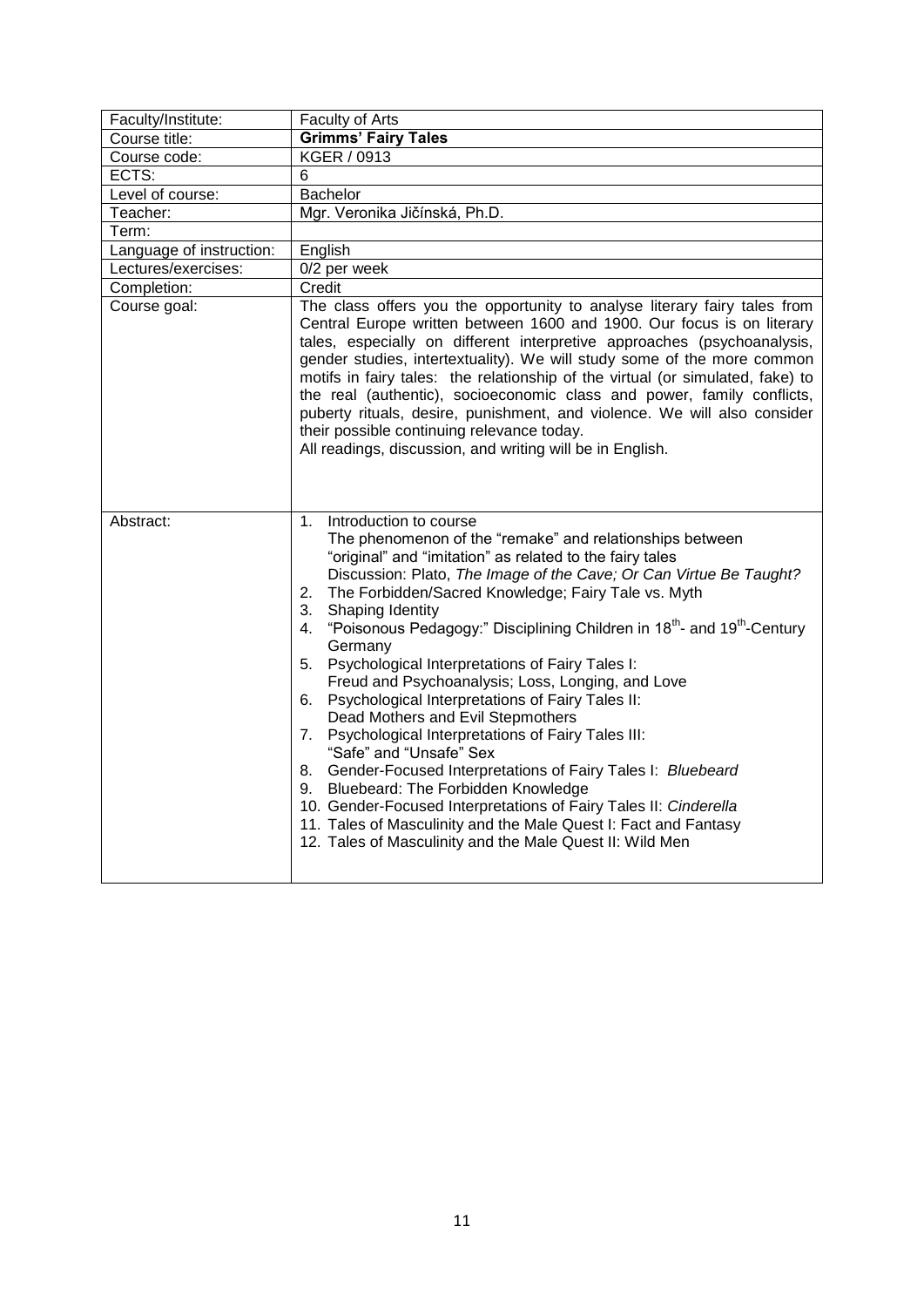<span id="page-11-0"></span>

| Faculty/Institute:       | Faculty of Arts                                                                                                                                                                                                                                                                                                                                                                                                                                                                                                                                                                                                                      |
|--------------------------|--------------------------------------------------------------------------------------------------------------------------------------------------------------------------------------------------------------------------------------------------------------------------------------------------------------------------------------------------------------------------------------------------------------------------------------------------------------------------------------------------------------------------------------------------------------------------------------------------------------------------------------|
| Course title:            | <b>National Forms of Fascist Ideology</b>                                                                                                                                                                                                                                                                                                                                                                                                                                                                                                                                                                                            |
| Course code:             | <b>KHI / PV120</b>                                                                                                                                                                                                                                                                                                                                                                                                                                                                                                                                                                                                                   |
| ECTS:                    | 6                                                                                                                                                                                                                                                                                                                                                                                                                                                                                                                                                                                                                                    |
| Level of course:         | <b>Bachelor</b>                                                                                                                                                                                                                                                                                                                                                                                                                                                                                                                                                                                                                      |
| Teacher:                 | Mgr. Daniel Trnka                                                                                                                                                                                                                                                                                                                                                                                                                                                                                                                                                                                                                    |
| Term:                    | Winter                                                                                                                                                                                                                                                                                                                                                                                                                                                                                                                                                                                                                               |
| Language of instruction: | English                                                                                                                                                                                                                                                                                                                                                                                                                                                                                                                                                                                                                              |
| Lectures/exercises:      | 0/2 per week                                                                                                                                                                                                                                                                                                                                                                                                                                                                                                                                                                                                                         |
| Completion:              | Credit                                                                                                                                                                                                                                                                                                                                                                                                                                                                                                                                                                                                                               |
| Course goal:             | The course aims are introducing national types of fascist parties emerging<br>in the first half of the 20th century. The course builds on the knowledge<br>associated with totalitarianism and the emergence of fascist and Nazi<br>ideology.<br>The course will focus on the forms of national branches of fascism became<br>the dominant political force, eg. Italy, Croatia, Bulgaria, Romania, Slovakia,<br>Spain. In addition to the above-mentioned states, the students will also be<br>acquainted with other important fascist groups in Europe.                                                                             |
| Abstract:                | 1. The rise of nationalism<br>2. What is fascism?<br>3. Understanding of fascism (Marxist and liberal approaches)<br>4. Fascism, Nazism and Communism<br>5. The path of fascist ideology to power<br>6. Fascist regimes/authoritarian regimes<br>7. Fascism in Italy<br>8. Fascism in Germany<br>9. Fascist regimes and regimes with fascist features in Europe I.<br>10. Fascist regimes and regimes with fascist features in Europe II."<br>11. The most important fascist organizations in Europe<br>12. Fascism as a world phenomenon (Japan, Brazil, Chile etc.)<br>13. Fascism today, do we still have to worry about fascism? |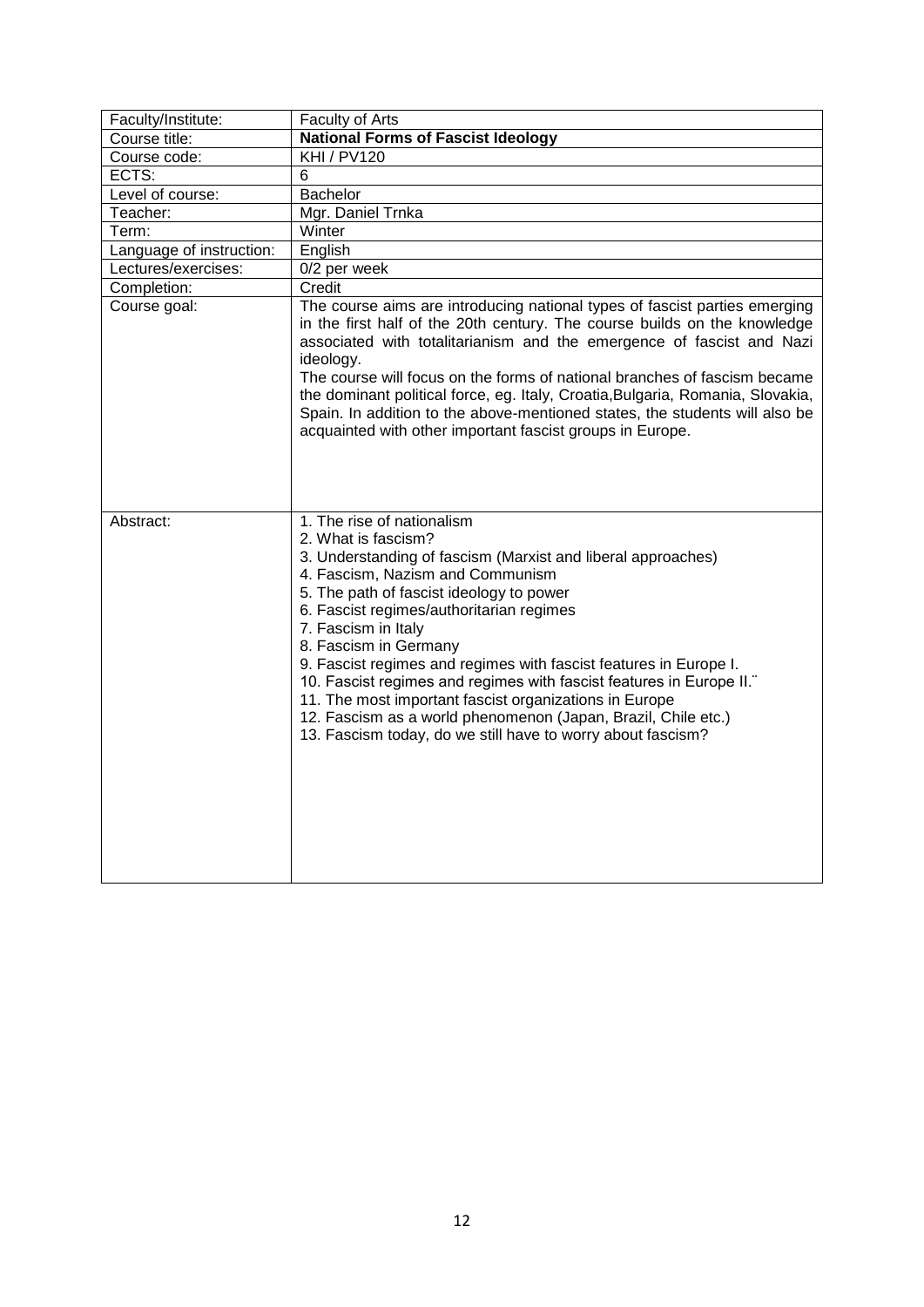## <span id="page-12-0"></span>**Summer term**

<span id="page-12-1"></span>

| Faculty/Institute:       | Faculty of Arts                                                                                                                                                                                                                                                                                                                                                                                                                  |
|--------------------------|----------------------------------------------------------------------------------------------------------------------------------------------------------------------------------------------------------------------------------------------------------------------------------------------------------------------------------------------------------------------------------------------------------------------------------|
| Course title:            | <b>Heresy in Medieval Society</b>                                                                                                                                                                                                                                                                                                                                                                                                |
| Course code:             | KHI/0491                                                                                                                                                                                                                                                                                                                                                                                                                         |
| ECTS:                    | 4                                                                                                                                                                                                                                                                                                                                                                                                                                |
| Level of course:         | <b>Bachelor</b>                                                                                                                                                                                                                                                                                                                                                                                                                  |
| Teacher:                 | Mgr. David Tomíček, Ph.D.                                                                                                                                                                                                                                                                                                                                                                                                        |
| Term:                    | Summer                                                                                                                                                                                                                                                                                                                                                                                                                           |
| Language of instruction: | English                                                                                                                                                                                                                                                                                                                                                                                                                          |
| Lectures/exercises:      | 0/2 per week                                                                                                                                                                                                                                                                                                                                                                                                                     |
| Completion:              | Credit                                                                                                                                                                                                                                                                                                                                                                                                                           |
| Course goal:             | The interpretation of selected problems of medieval heresies in the<br>contemporary cultural and social context on the basis of reading of<br>historical sources.                                                                                                                                                                                                                                                                |
| Abstract:                | 1. Introduction - basic terminology<br>2. Europe in the High Middle Ages<br>3. The Year One Thousand - first cases of her heresies<br>4. - 5. Cases of early heretics - Orleáns, Monteforte, Arras<br>6. Reformers and heretics I.<br>7. Reformers and heretics II.<br>8. Early Catharism in the West<br>9. Catharism<br>10. - 11. Waldensians and Humilitati<br>12. Intellectual heresy - Abaelard<br>13. Reaction<br>14. Essay |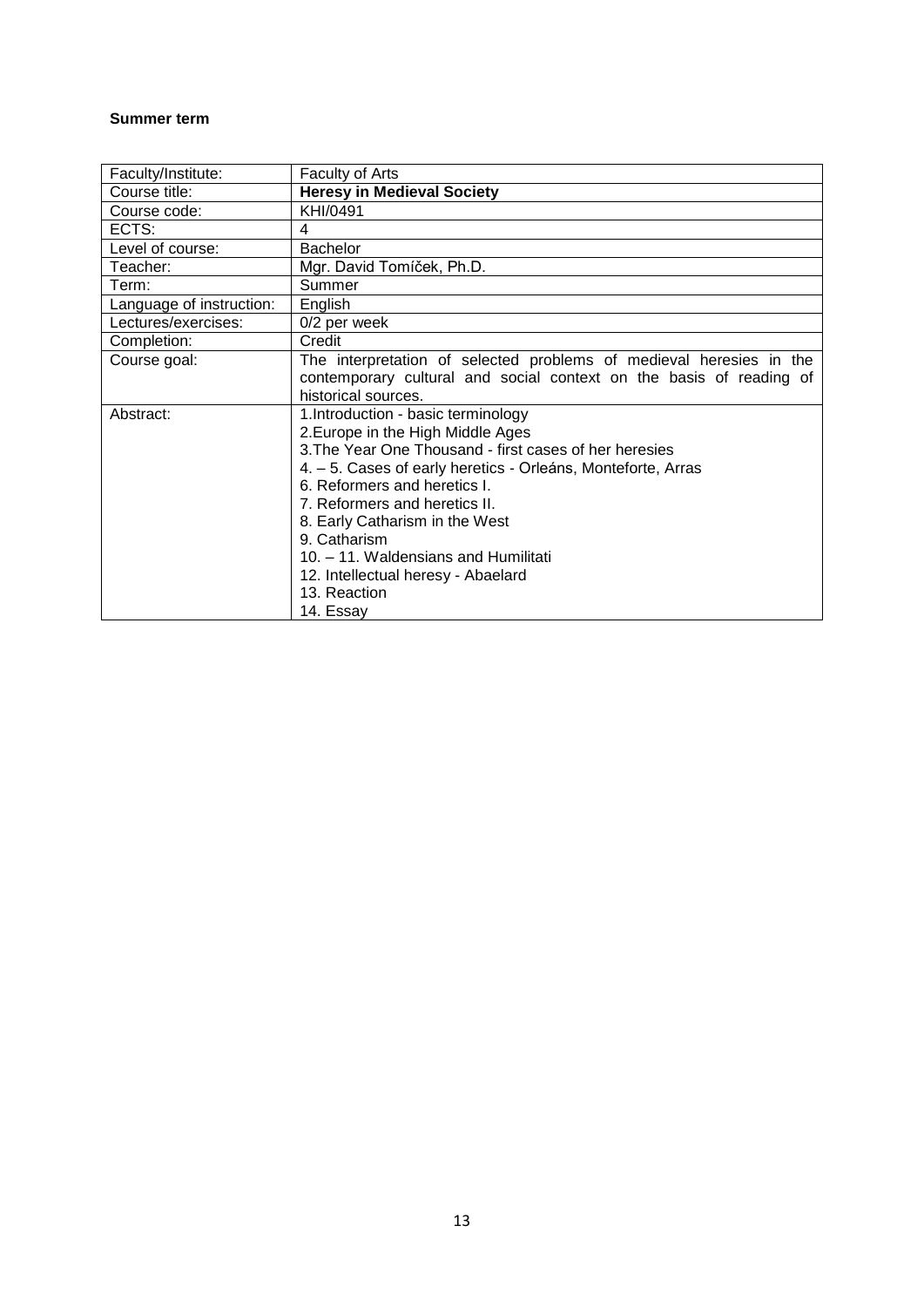<span id="page-13-0"></span>

| Faculty/Institute:       | Faculty of Arts                                                                                                                                                                                                                                                                                                                                                                                                                                                                                                                                                                                                                                                                                                                                                                                                                                                     |
|--------------------------|---------------------------------------------------------------------------------------------------------------------------------------------------------------------------------------------------------------------------------------------------------------------------------------------------------------------------------------------------------------------------------------------------------------------------------------------------------------------------------------------------------------------------------------------------------------------------------------------------------------------------------------------------------------------------------------------------------------------------------------------------------------------------------------------------------------------------------------------------------------------|
| Course title:            | <b>Modern Architecture</b>                                                                                                                                                                                                                                                                                                                                                                                                                                                                                                                                                                                                                                                                                                                                                                                                                                          |
| Course code:             | <b>KHI/V054</b>                                                                                                                                                                                                                                                                                                                                                                                                                                                                                                                                                                                                                                                                                                                                                                                                                                                     |
| ECTS:                    | 6                                                                                                                                                                                                                                                                                                                                                                                                                                                                                                                                                                                                                                                                                                                                                                                                                                                                   |
| Level of course:         | Bachelor/Master                                                                                                                                                                                                                                                                                                                                                                                                                                                                                                                                                                                                                                                                                                                                                                                                                                                     |
| Teacher:                 | Mgr. Martin Zubík                                                                                                                                                                                                                                                                                                                                                                                                                                                                                                                                                                                                                                                                                                                                                                                                                                                   |
| Term:                    | Summer                                                                                                                                                                                                                                                                                                                                                                                                                                                                                                                                                                                                                                                                                                                                                                                                                                                              |
| Language of instruction: | English                                                                                                                                                                                                                                                                                                                                                                                                                                                                                                                                                                                                                                                                                                                                                                                                                                                             |
| Lectures/exercises:      | 0/2 per week                                                                                                                                                                                                                                                                                                                                                                                                                                                                                                                                                                                                                                                                                                                                                                                                                                                        |
| Completion:              | Credit                                                                                                                                                                                                                                                                                                                                                                                                                                                                                                                                                                                                                                                                                                                                                                                                                                                              |
| Course goal:             | The aim of the discipline is to present complete genesis of modern and<br>contemporary architecture including its theoretical concept. For<br>perception of material environment and especially for identification of<br>qualities in conflict between contemporary and historical architecture it is<br>necessary to compare current topics abroad and in our country. Theory<br>helps to understand reasons why so many contemporary buildings are<br>perceived discrepantly, although they are really non-replaceable in<br>today civilization.                                                                                                                                                                                                                                                                                                                  |
| Abstract:                | 1. The idea of theory - its explicit definition, the idea of modern,<br>modern style and modernism.<br>Ways of reflection - interpretation of modern and historical<br>2.<br>architecture.<br>3.<br>New concept - different interpretation, digresion from modern<br>paradigma. Important theoretical ideas - their connection with<br>modern architecture - ideology. Architecture as a tool of power,<br>representativity, allegory and metaphor, ideology as a coherent set<br>of ideas. Ideological perception of modern architecture. Architecture<br>as a doctrine. Abstraction and classicity.<br>Postmodern situation and ways of possible division of contemporary<br>4.<br>architecture, from abstraction of avant-gard to abstraction of<br>destruction.<br>5.<br>Architecture on the treshold of information age - attempts for<br>theoretical concept? |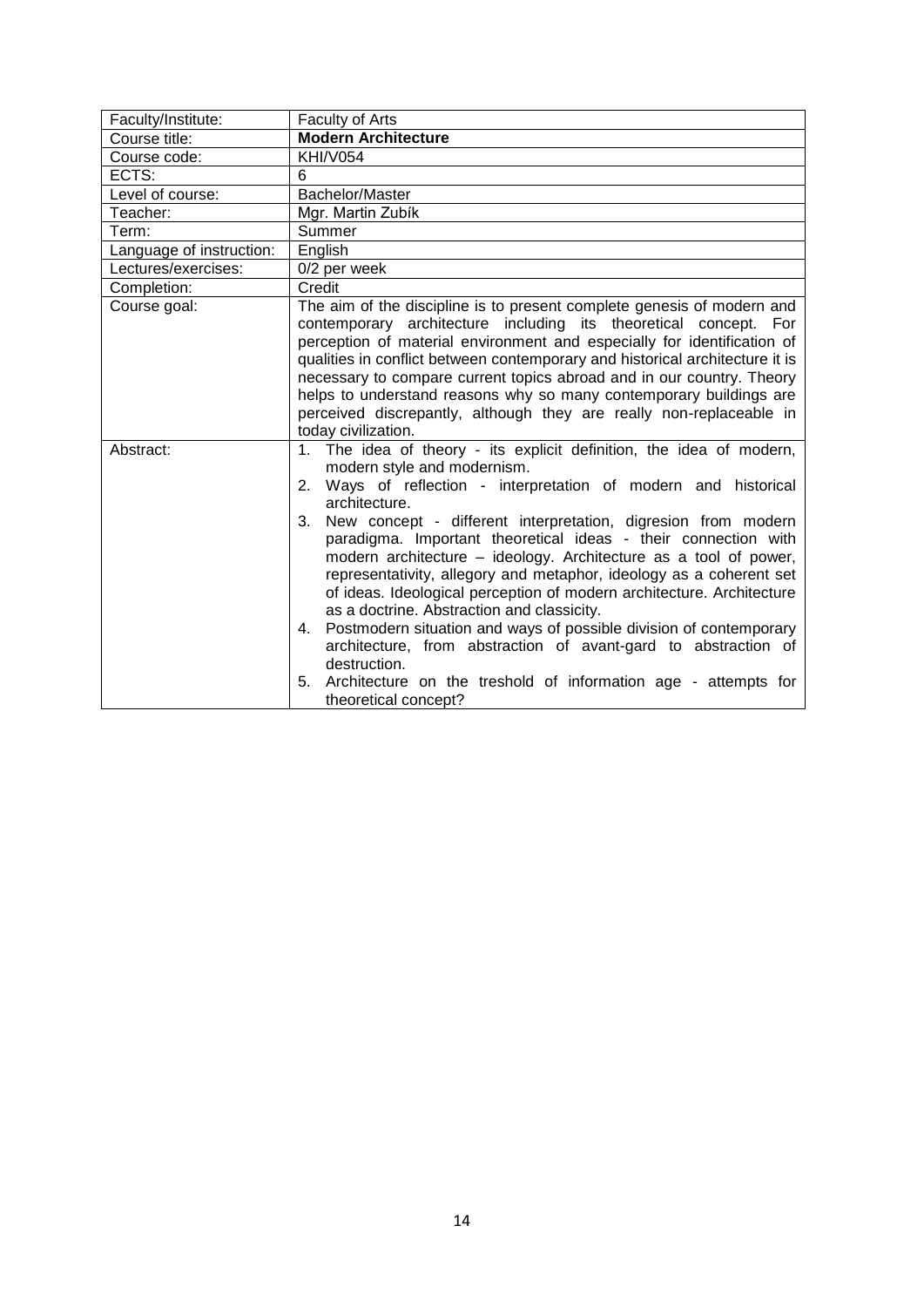<span id="page-14-0"></span>

| Faculty/Institute:       | Faculty of Arts                                                           |
|--------------------------|---------------------------------------------------------------------------|
| Course title:            | <b>International Exams in English</b>                                     |
| Course code:             | FJC/0371                                                                  |
| ECTS:                    | 4                                                                         |
| Level of course:         | <b>Bachelor</b>                                                           |
| Teacher:                 | Mgr. Martin Škvára                                                        |
| Term:                    | Summer                                                                    |
| Language of instruction: | English                                                                   |
| Lectures/exercises:      | 0/2                                                                       |
| Completion:              | Credit                                                                    |
| Course goal:             | The goal of the course is to introduce the system of international exams  |
|                          | in English language for non-native speakers and introduce testing         |
|                          | strategies.                                                               |
| Abstract:                | The students will learn about the system of international exams in        |
|                          | English language. They will learn proper test solving and get information |
|                          | about the test assessment. Considering the fact the course will be in     |
|                          | English language and there will be integrated mock tests, they will also  |
|                          | improve their own language skills. (speaking, reading, listening and      |
|                          | writing)                                                                  |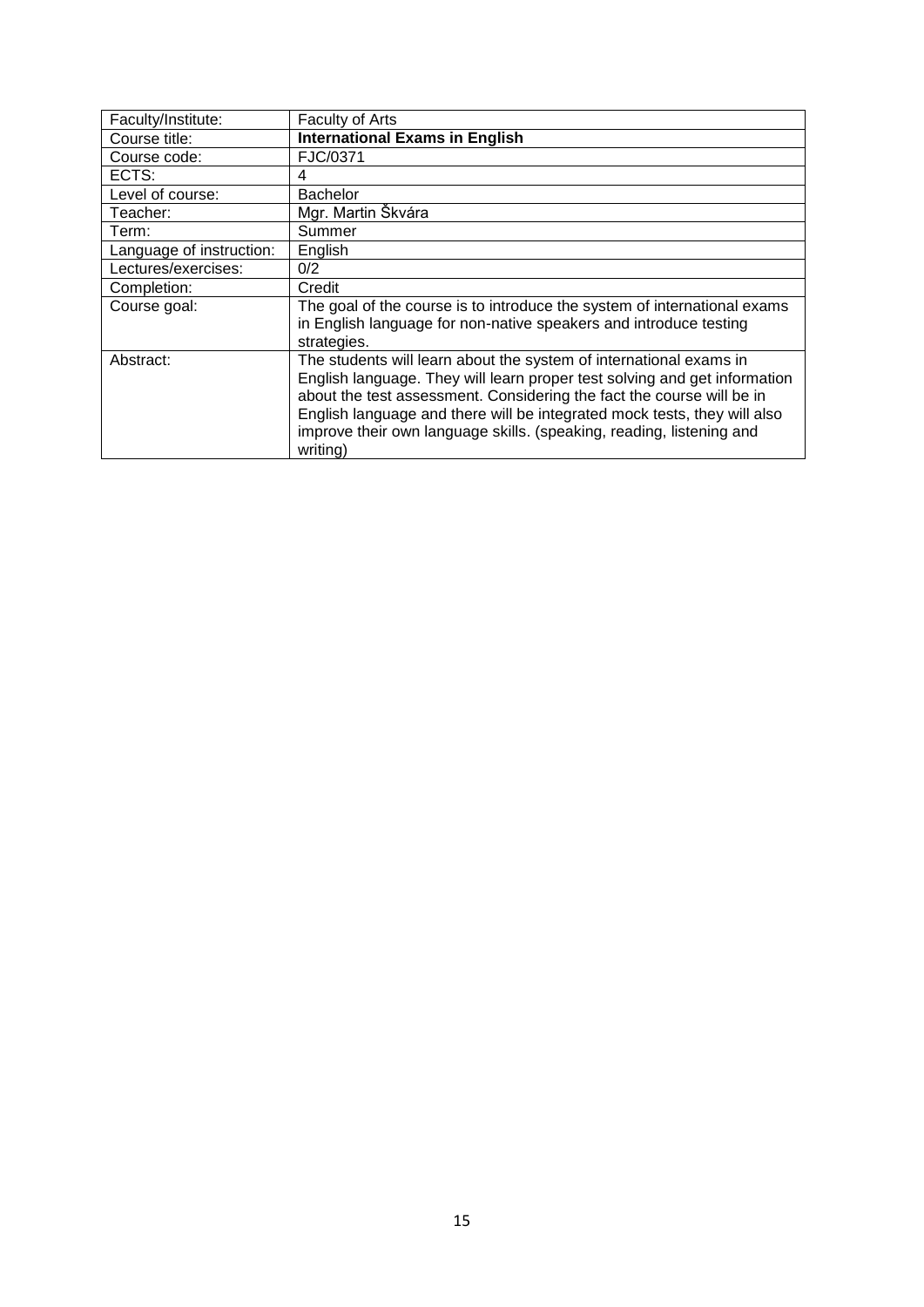<span id="page-15-0"></span>

| Faculty/Institute:       | Faculty of Arts                                                                                                                                                                                                                                                   |
|--------------------------|-------------------------------------------------------------------------------------------------------------------------------------------------------------------------------------------------------------------------------------------------------------------|
| Course title:            | <b>English at work</b>                                                                                                                                                                                                                                            |
| Course code:             | FJC/0380                                                                                                                                                                                                                                                          |
| ECTS:                    | 4                                                                                                                                                                                                                                                                 |
| Level of course:         | <b>Bachelor</b>                                                                                                                                                                                                                                                   |
| Teacher:                 | Mgr. Martin Škvára                                                                                                                                                                                                                                                |
| Term:                    | Summer                                                                                                                                                                                                                                                            |
| Language of instruction: | English                                                                                                                                                                                                                                                           |
| Lectures/exercises:      | 0/2                                                                                                                                                                                                                                                               |
| Completion:              | Credit 4                                                                                                                                                                                                                                                          |
| Course goal:             | The goal of the seminar is to prepare students to work in an English<br>speaking environment. During the course will be improved students'<br>language skills (speaking, writing, listening and reading) according to<br>the needs of an English speaking company |
| Abstract:                | Will be improved students' language skills such as telephoning,<br>meetings, dealing with conflicts, writing letters, e-mails, job interviews<br>and presentation skills. The students will get familiar with cultural<br>differencies.                           |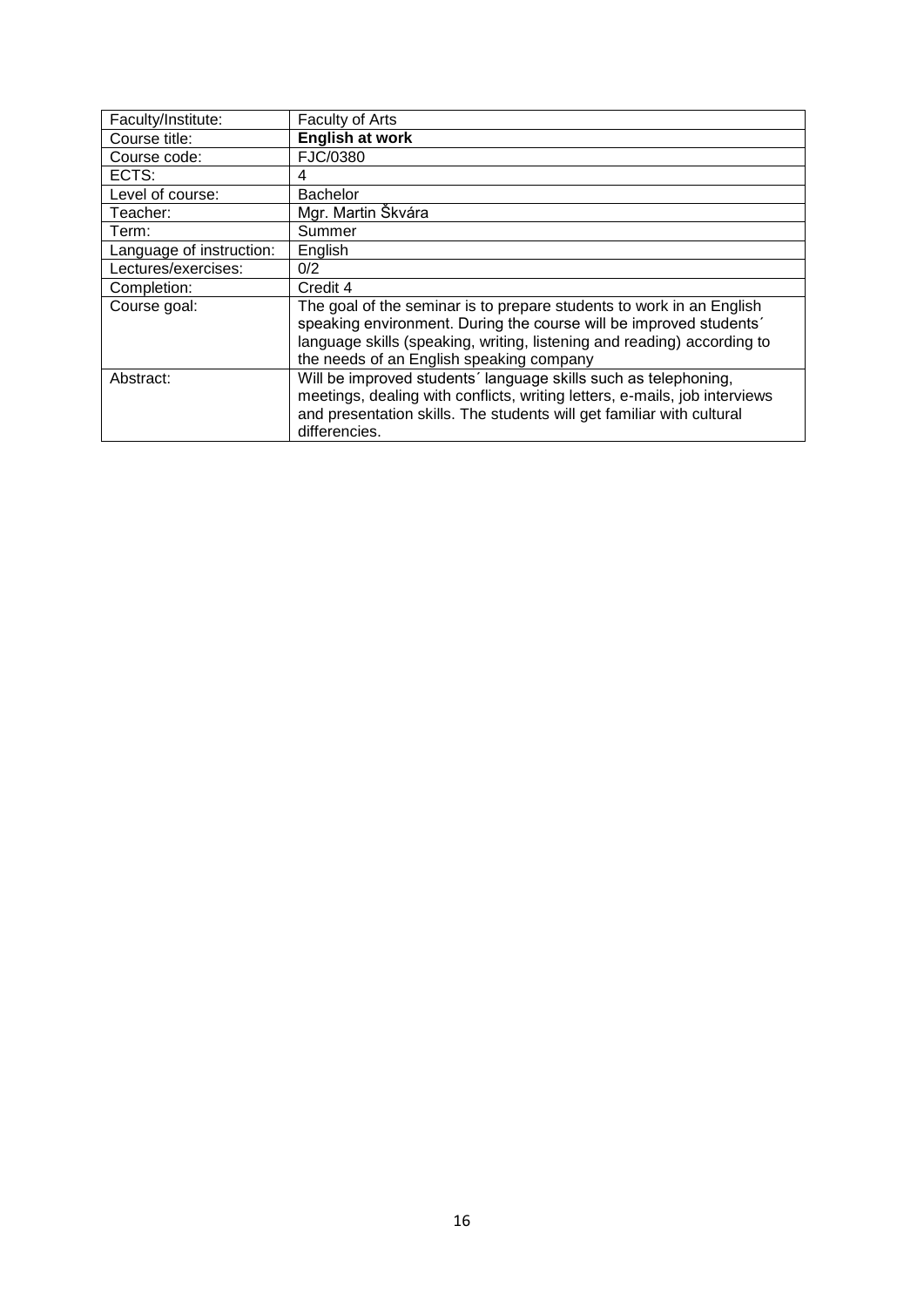<span id="page-16-0"></span>

| Faculty/Institute:       | Faculty of Arts, Faculty of Science                                                                                                                                                                                                                                                                                                                                                                                                                                                                                                                                                                                                                                                                                                                                                                                                                                                                                                                                                                                                                                                                                   |
|--------------------------|-----------------------------------------------------------------------------------------------------------------------------------------------------------------------------------------------------------------------------------------------------------------------------------------------------------------------------------------------------------------------------------------------------------------------------------------------------------------------------------------------------------------------------------------------------------------------------------------------------------------------------------------------------------------------------------------------------------------------------------------------------------------------------------------------------------------------------------------------------------------------------------------------------------------------------------------------------------------------------------------------------------------------------------------------------------------------------------------------------------------------|
| Course title:            | <b>Czech medieval history</b>                                                                                                                                                                                                                                                                                                                                                                                                                                                                                                                                                                                                                                                                                                                                                                                                                                                                                                                                                                                                                                                                                         |
| Course code:             | <b>KHI / PV121</b>                                                                                                                                                                                                                                                                                                                                                                                                                                                                                                                                                                                                                                                                                                                                                                                                                                                                                                                                                                                                                                                                                                    |
| ECTS:                    | 6                                                                                                                                                                                                                                                                                                                                                                                                                                                                                                                                                                                                                                                                                                                                                                                                                                                                                                                                                                                                                                                                                                                     |
| Level of course:         | Bachelor/Master                                                                                                                                                                                                                                                                                                                                                                                                                                                                                                                                                                                                                                                                                                                                                                                                                                                                                                                                                                                                                                                                                                       |
| Teacher:                 | Mgr. Vilém Zábranský, Ph.D.                                                                                                                                                                                                                                                                                                                                                                                                                                                                                                                                                                                                                                                                                                                                                                                                                                                                                                                                                                                                                                                                                           |
| Term:                    | Summer                                                                                                                                                                                                                                                                                                                                                                                                                                                                                                                                                                                                                                                                                                                                                                                                                                                                                                                                                                                                                                                                                                                |
| Language of instruction: | English                                                                                                                                                                                                                                                                                                                                                                                                                                                                                                                                                                                                                                                                                                                                                                                                                                                                                                                                                                                                                                                                                                               |
| Lectures/exercises:      | 2/0 per week                                                                                                                                                                                                                                                                                                                                                                                                                                                                                                                                                                                                                                                                                                                                                                                                                                                                                                                                                                                                                                                                                                          |
| Completion:              | Credit                                                                                                                                                                                                                                                                                                                                                                                                                                                                                                                                                                                                                                                                                                                                                                                                                                                                                                                                                                                                                                                                                                                |
| Course goal:             | In the framework of introducing to the Bohemian history and the history<br>of the Czech lands, the lectures focus on the period from the arrival of<br>the Slavs to the local territory, the establishment of the first state units,<br>the constitution of the Bohemian medieval state of the Premyslids and<br>the period of its upswing under the reign of the last Premyslids and<br>Luxemburgs to the Hussite revolution, as well as on the crucial moments<br>of Bohemian history from the Hussite wars and the Podiebrad and<br>Jagiellonian periods. Apart from providing basic historical overview,<br>especially the seminars will serve to discuss special problematic<br>subjects and emphasis will also be laid on working with documents<br>dating to the related periods.                                                                                                                                                                                                                                                                                                                              |
| Abstract:                | 1. Periodization of medieval Czech history<br>2. The Czech lands during the period of the arrival of the Slavs and the<br>issue of the so-called Great Moravian Empire<br>3. The beginnings of the Bohemian state and the so-called Boleslav<br>empire of the earlist Premyslides, the first crisis of the Bohemian state<br>4.-5. The Czech lands during the early Middle Ages, the quest of the<br>Bohemian dukes for the royal crown<br>6.-7. Bohemia under the Premyslide kings and the so-called great<br>transformation of the medieval society<br>8. The Premyslide heritage and the first Luxemburgs on the Bohemian<br>throne<br>9.-10. The development of the Crown of the Kingdom of Bohemia, the<br>Bohemian state during the high Middle Ages and its problems<br>11. The causes, progresses and results of the Hussite wars<br>12.-13. The path to the Estates? monarchy - the development of the<br>Bohemian state in the post-Hussite wars period<br>14. "Bohemian national monarchy" - monarchy during the period of<br>George of Poděbrady<br>15. The estates monarchy under the Jagiellonian reign |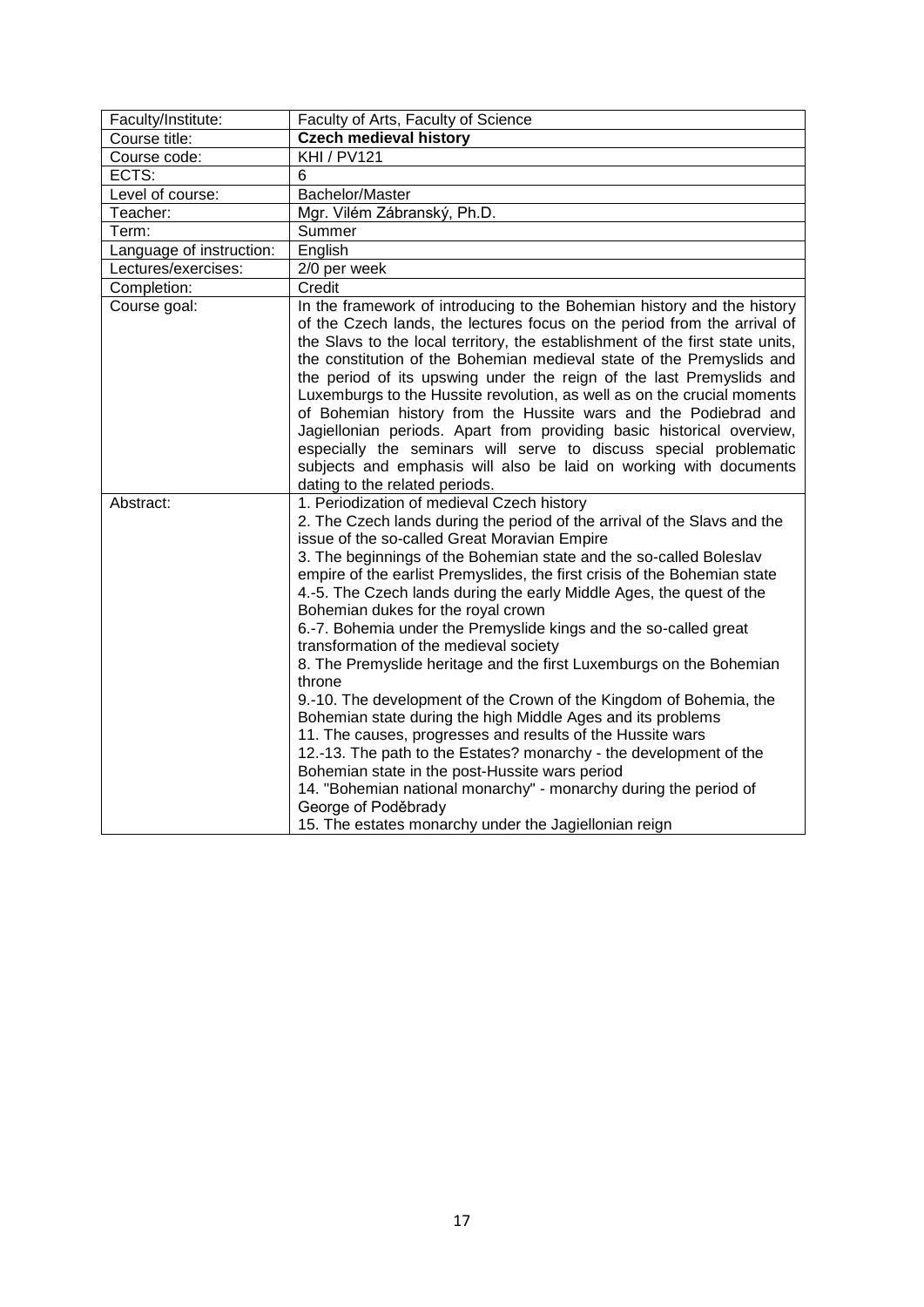<span id="page-17-0"></span>

| Faculty/Institute:       | Faculty of Arts                                                                                                                                                                                                                                                                                                                                                                                                                                                                                                                                                                                                                                                                     |
|--------------------------|-------------------------------------------------------------------------------------------------------------------------------------------------------------------------------------------------------------------------------------------------------------------------------------------------------------------------------------------------------------------------------------------------------------------------------------------------------------------------------------------------------------------------------------------------------------------------------------------------------------------------------------------------------------------------------------|
| Course title:            | <b>Introduction to the Czech Culture</b>                                                                                                                                                                                                                                                                                                                                                                                                                                                                                                                                                                                                                                            |
| Course code:             | FF1/E002                                                                                                                                                                                                                                                                                                                                                                                                                                                                                                                                                                                                                                                                            |
| ECTS:                    | 5                                                                                                                                                                                                                                                                                                                                                                                                                                                                                                                                                                                                                                                                                   |
| Level of course:         | <b>Bachelor</b>                                                                                                                                                                                                                                                                                                                                                                                                                                                                                                                                                                                                                                                                     |
| Teacher:                 | Mgr. Jan Musil                                                                                                                                                                                                                                                                                                                                                                                                                                                                                                                                                                                                                                                                      |
| Term:                    | Summer                                                                                                                                                                                                                                                                                                                                                                                                                                                                                                                                                                                                                                                                              |
| Language of instruction: | English                                                                                                                                                                                                                                                                                                                                                                                                                                                                                                                                                                                                                                                                             |
| Lectures/exercises:      | 0/2 per week                                                                                                                                                                                                                                                                                                                                                                                                                                                                                                                                                                                                                                                                        |
| Completion:              | Credit                                                                                                                                                                                                                                                                                                                                                                                                                                                                                                                                                                                                                                                                              |
| Course goal:             | This course is designed for Erasmus students who want to know some<br>basic facts about the Czech Republic, Czech culture, history and Czech<br>way of life in general. Each lecture is of the similar concept. First half<br>focuses on explanation of chosen topic (music, architecture, historical<br>period, etc.) and rest of the lecture belongs to seminar reading (see the<br>list of literature), follow-up questions and class discussion. The content<br>of this course will also be accompanied by two or three excursions to<br>some well-known historic city centres (Prague, Litomerice, ).                                                                          |
| Abstract:                | Opening (Information about course, teacher, list of literature,<br>1 <sup>1</sup><br>examination, etc.)<br>National Geography + Natural attractions<br>2.<br>Modern Czech History I. (17th to beginning of 20th century)<br>3.<br>Modern Czech History II. (20th century)<br>4.<br><b>Monuments and Architecture</b><br>5.<br>Excursion I. (Litomerice)<br>6.<br><b>Czech Political System and Institutions</b><br>7.<br>8.<br>Culture I. (Literature)<br>Culture II. (Classical Music + Demonstration)<br>9.<br>10. Culture III. (Cinematography + Demonstration)<br>11. Excursion II. (Prague)<br>12. Reserve (well-known Czechs and its influence, Czech traditions)<br>13. Test |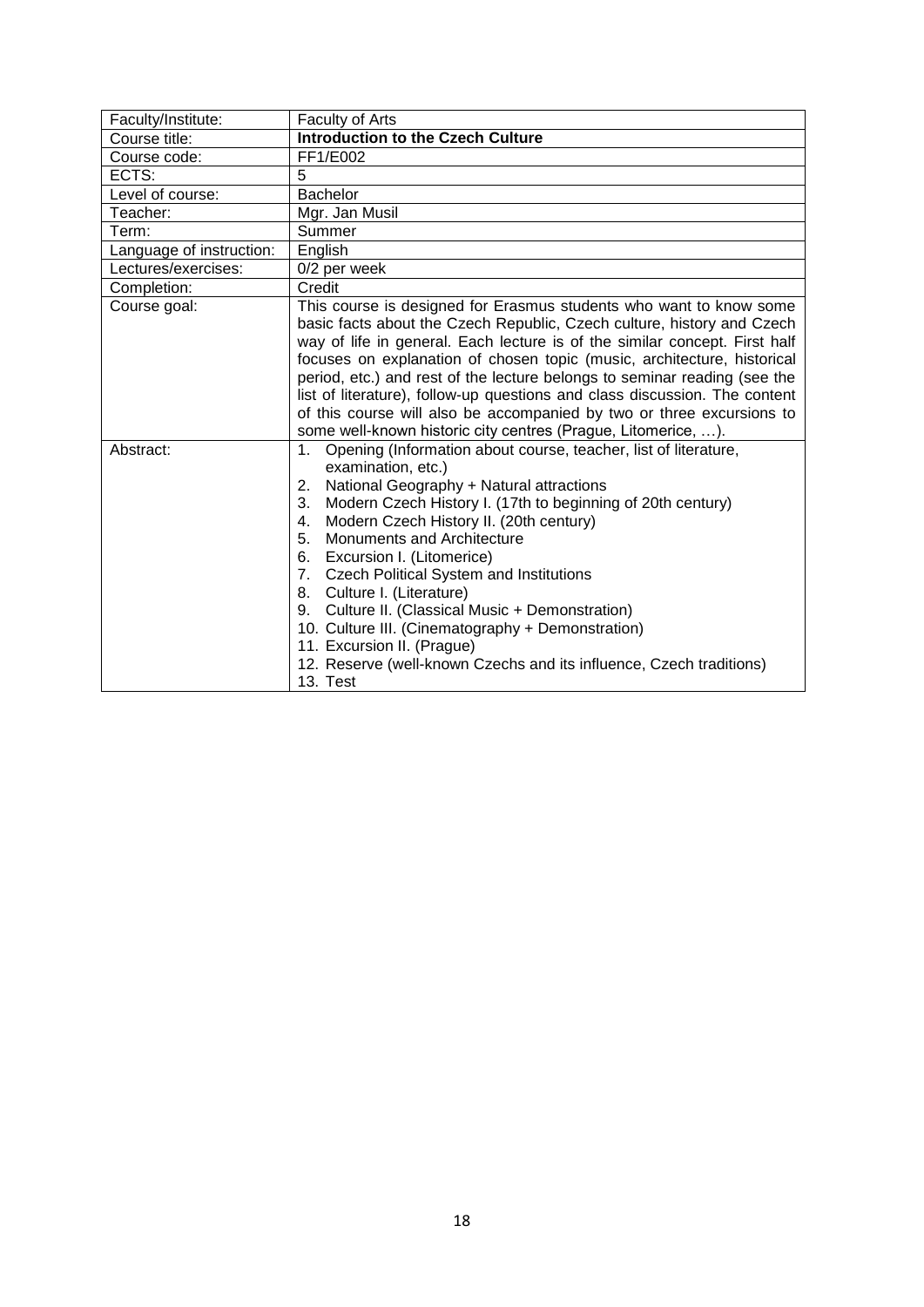<span id="page-18-0"></span>

| Faculty/Institute:       | Faculty of Arts                                                                                                                                                                                                                                                                                                                                                                                                                                                                                                                                                                                                                                                                                                |
|--------------------------|----------------------------------------------------------------------------------------------------------------------------------------------------------------------------------------------------------------------------------------------------------------------------------------------------------------------------------------------------------------------------------------------------------------------------------------------------------------------------------------------------------------------------------------------------------------------------------------------------------------------------------------------------------------------------------------------------------------|
| Course title:            | <b>Critical Thinking</b>                                                                                                                                                                                                                                                                                                                                                                                                                                                                                                                                                                                                                                                                                       |
| Course code:             | KFHS/P522                                                                                                                                                                                                                                                                                                                                                                                                                                                                                                                                                                                                                                                                                                      |
| ECTS:                    | 4                                                                                                                                                                                                                                                                                                                                                                                                                                                                                                                                                                                                                                                                                                              |
| Level of course:         | <b>Bachelor</b>                                                                                                                                                                                                                                                                                                                                                                                                                                                                                                                                                                                                                                                                                                |
| Teacher:                 | Mgr. Vít Pokorný, Ph.D.                                                                                                                                                                                                                                                                                                                                                                                                                                                                                                                                                                                                                                                                                        |
| Term:                    | summer                                                                                                                                                                                                                                                                                                                                                                                                                                                                                                                                                                                                                                                                                                         |
| Language of instruction: | English                                                                                                                                                                                                                                                                                                                                                                                                                                                                                                                                                                                                                                                                                                        |
| Lectures/exercises:      | 0/2 per week                                                                                                                                                                                                                                                                                                                                                                                                                                                                                                                                                                                                                                                                                                   |
| Completion:              | Credit                                                                                                                                                                                                                                                                                                                                                                                                                                                                                                                                                                                                                                                                                                         |
| Course goal:             | Critical thinking is a subject that is widely taught in English speaking<br>universities all over the world. It is a combination of applied logic,<br>stylistics, rhetoric and philosophical approach. Critical thinking is found<br>on a philosophical distance and ability to analyse spoken and written<br>word. Its goal is to cultivate reasoning skills and the analytic approach<br>towards our own thinking.                                                                                                                                                                                                                                                                                           |
| Abstract:                | Our course will cover following main areas of interest: Principles of<br>applied propositional logic that include following questions and skills:<br>How to practice correct and sound reasoning? What levels of language<br>do we work with in our statements (word, statement, text)? What is a<br>claim? What is an argument and how to form good arguments?<br>Knowledge and practice of these basic principles allows for better<br>reasoning skills. It allows students to better evaluate and form their own<br>judgements, to distinguish between concepts and emotions, to analyse<br>arguments and base arguments of reasonable evidence, and to<br>recognize fallacies and errors in argumentation. |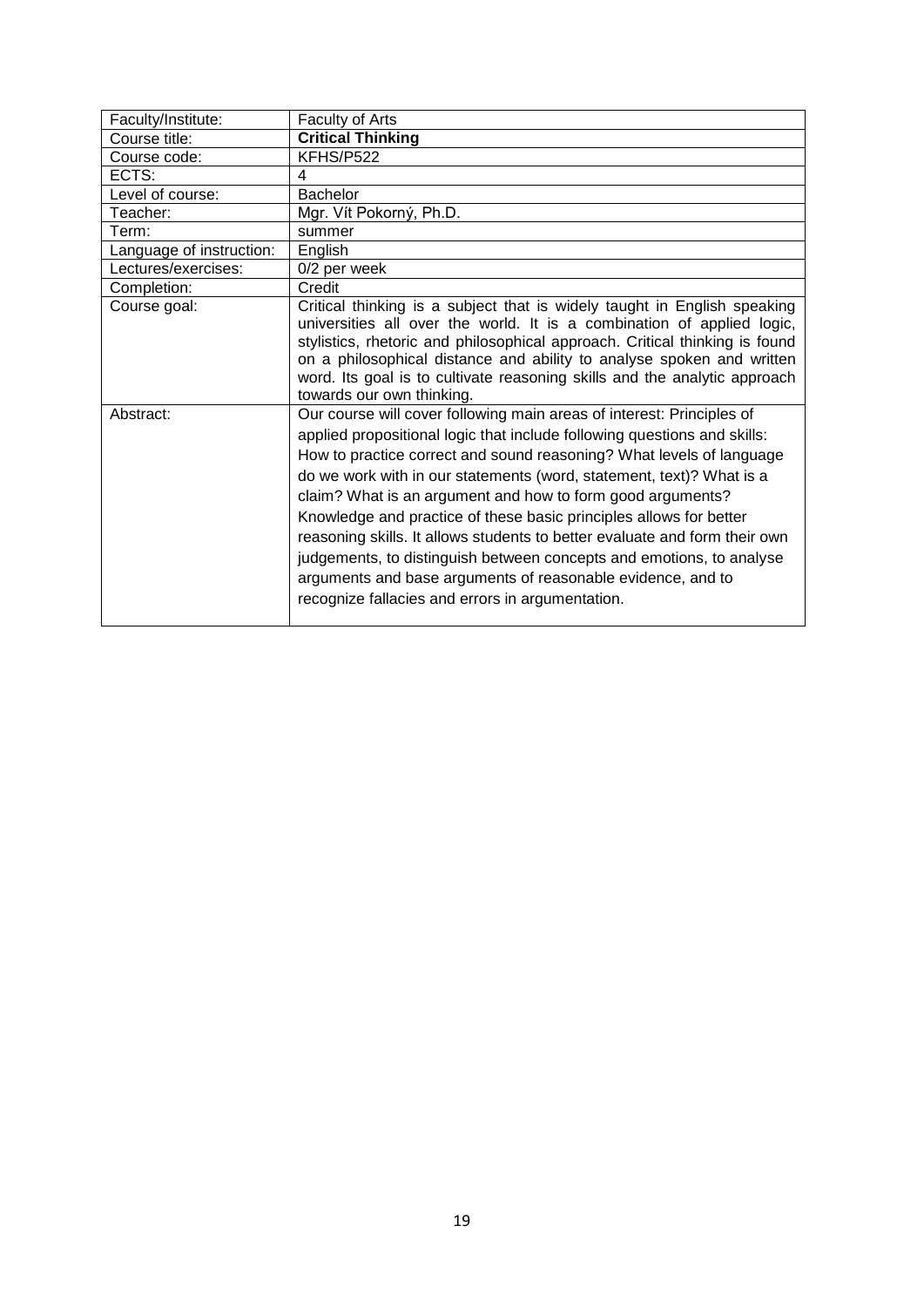<span id="page-19-0"></span>

| Faculty/Institute:       | Faculty of Arts                                                                                                                                                                                                                                                                                                                                                                                                                                                                                                                                                                                                                                                                                                                                                                                                                                                                                                                                                                                                                                                                                                                                                                               |
|--------------------------|-----------------------------------------------------------------------------------------------------------------------------------------------------------------------------------------------------------------------------------------------------------------------------------------------------------------------------------------------------------------------------------------------------------------------------------------------------------------------------------------------------------------------------------------------------------------------------------------------------------------------------------------------------------------------------------------------------------------------------------------------------------------------------------------------------------------------------------------------------------------------------------------------------------------------------------------------------------------------------------------------------------------------------------------------------------------------------------------------------------------------------------------------------------------------------------------------|
| Course title:            | <b>Modern Czech Philosophy</b>                                                                                                                                                                                                                                                                                                                                                                                                                                                                                                                                                                                                                                                                                                                                                                                                                                                                                                                                                                                                                                                                                                                                                                |
| Course code:             | <b>KPF / B009</b>                                                                                                                                                                                                                                                                                                                                                                                                                                                                                                                                                                                                                                                                                                                                                                                                                                                                                                                                                                                                                                                                                                                                                                             |
| ECTS:                    | 5                                                                                                                                                                                                                                                                                                                                                                                                                                                                                                                                                                                                                                                                                                                                                                                                                                                                                                                                                                                                                                                                                                                                                                                             |
| Level of course:         | <b>Bachelor</b>                                                                                                                                                                                                                                                                                                                                                                                                                                                                                                                                                                                                                                                                                                                                                                                                                                                                                                                                                                                                                                                                                                                                                                               |
| Teacher:                 | PhDr. Martin Šimsa, Ph.D.                                                                                                                                                                                                                                                                                                                                                                                                                                                                                                                                                                                                                                                                                                                                                                                                                                                                                                                                                                                                                                                                                                                                                                     |
| Term:                    | Summer                                                                                                                                                                                                                                                                                                                                                                                                                                                                                                                                                                                                                                                                                                                                                                                                                                                                                                                                                                                                                                                                                                                                                                                        |
| Language of instruction: | English                                                                                                                                                                                                                                                                                                                                                                                                                                                                                                                                                                                                                                                                                                                                                                                                                                                                                                                                                                                                                                                                                                                                                                                       |
| Lectures/exercises:      | 0/2 per week                                                                                                                                                                                                                                                                                                                                                                                                                                                                                                                                                                                                                                                                                                                                                                                                                                                                                                                                                                                                                                                                                                                                                                                  |
| Completion:              | Credit                                                                                                                                                                                                                                                                                                                                                                                                                                                                                                                                                                                                                                                                                                                                                                                                                                                                                                                                                                                                                                                                                                                                                                                        |
| Course goal:             | The course introduces into modern Czech philosophical and political<br>thinking. It represents the main streams of philosophical and political<br>thinking, as positivism, liberalism, Marxism, philosophy of existence,<br>pragmatism, phenomenology, hermeneutics, analytical and postmodern<br>thinking were and main Czech representatives of these schools, it<br>means Masaryk, Rádl, Komárková, Patočka, Kosík, Hejdánek, Kohák,<br>Bělohradský and others.                                                                                                                                                                                                                                                                                                                                                                                                                                                                                                                                                                                                                                                                                                                            |
| Abstract:                | 1.<br>Historical context: Enlightenment, Romanticism, Austrian-Hungarian<br>Monarchy in the 19th century<br>Philosophical context: German idealism, Positivism, Liberalism,<br>2.<br>Marxism, Pragmatism<br>Masaryk: Crisis of modern time, philosophy of religion, philosophy of<br>3.<br>history, concept of democratic state<br>Pekař: Critique of Masaryk's concept, The dispute about the sense<br>4.<br>of Czech history (Nejedlý, Rádl, Slavík, ), Czech proto-<br>hermeneutical discussion<br>Rádl: Philosophy of modern science, Religion and politics,<br>5.<br>Philosophy as a reform programme and as an consolation<br>Komárková: Human Rights concept<br>6.<br>Patočka: Phenomenology, Comenius studies, Critique of Masaryk<br>7.<br>and Rádl<br>Patočka: Heretical essays, Political philosophy - Human rights<br>8.<br>reasoning<br>9. Czech reformmarxism: Machovec, Kosík, Gardavský<br>10. Hejdánek: Philosophy of Non-objectivity, political history<br>11. Kohák: Moral philosophy, Ecological philosophy, Philosophy of<br>Czech identity and natural and cultural diversity<br>12. Phenomenology, analytical philosophy, postmodern thinking,<br>political philosophy |